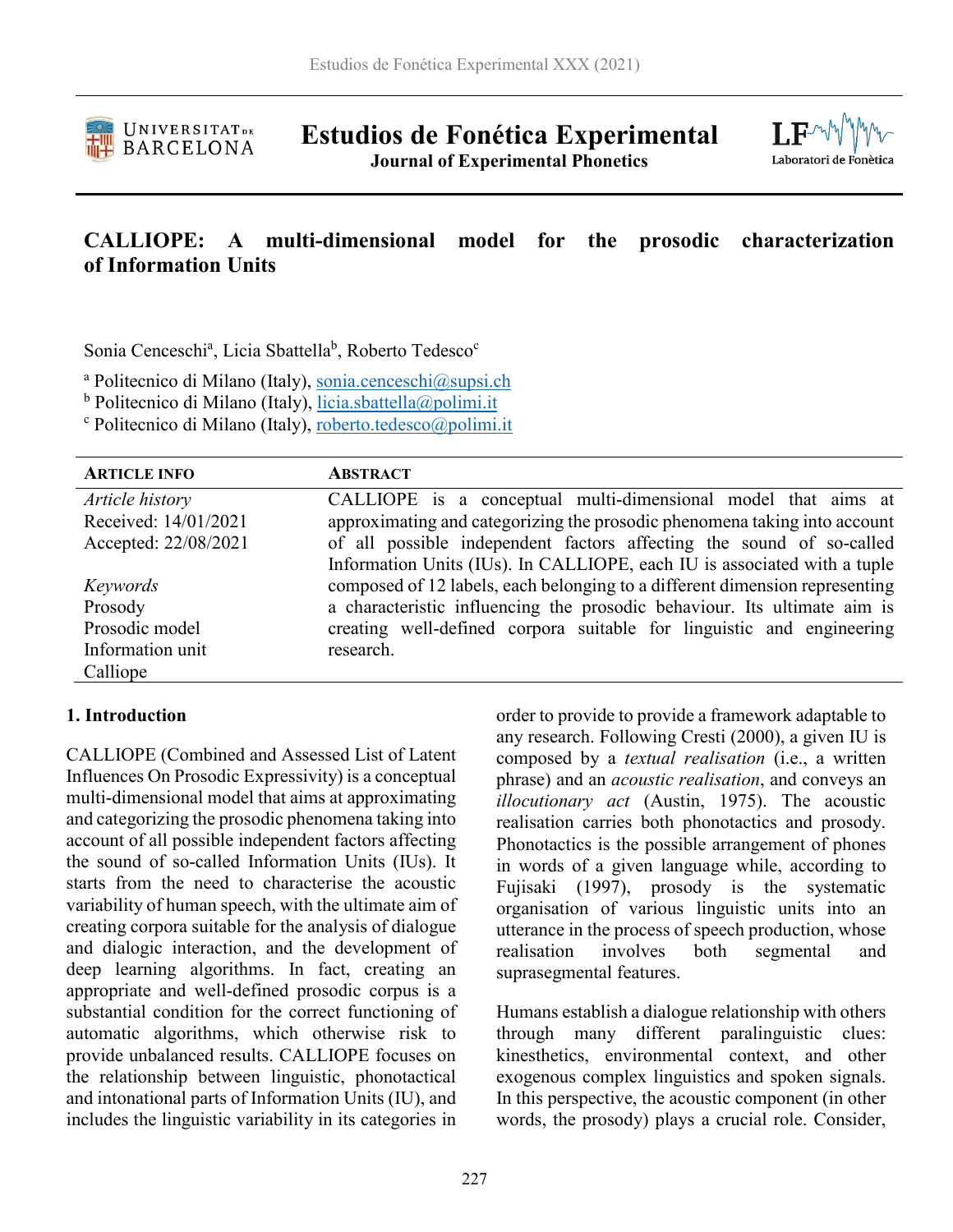for example, *irony* and *pragmatic focus*: with the first, the messages conveyed by the sentence and its acoustic realisation are in contradiction creating a refined pragmatic game, while the second can be used to introduce a new element in the discussion, or to underline the conclusion of an intervention within the conversation. Moreover, the understanding of a spoken message does not always coincide with the information conveyed by the linguistic content (Cole, 2015) and, at the same time, it can be decomposed into many aspects not limited to single word processing. In light of this it becomes necessary to accurately describe what IUs samples we are going to analyse (e.g. specifying who/where we register, under what conditions, if spoken read/elicited/spontaneous speech, etc.), trying as much as possible to approximate the complexity of

To our knowledge, no model allowing IUs' prosody conceptual categorisation has been proposed, in particular taking into account the comprehensive set of variables involved in the communication process. This proposal fits into this perspective, trying to draw from different theories belonging to the most varied fields of study. In the next section, we will mention the models that come closest to our proposal, and the most relevant theories that inspired and provided insights for this work. Following sections will describe the model's dimensions, the methodology and the validation. A conclusive part will underline strengths and weaknesses of CALLIOPE, and future perspectives.

# **2. State of the art**

CALLIOPE can be placed in the same field of scope of Calliope & Fant (1989) that provided a multidisciplinary documentation to address speech data processing at the intersection of speech technologies, speech production & perception, linguistics, and phonetics. On the methodological front it is worth mentioning Leoni (2001, 2017), and Leoni & Giordano (2005), a project including contributions that have been an inspiration for this work, although strictly focused on the Italian

language. Looking at the pertaining works, many of them are insightful but often represent different or partial points of view on IU's categorization. To date, the most similar approach and "conceptual attitude" to CALLIOPE can be found in the *Amper* project<sup>[1](#page-1-0)</sup> (Romano et al., 2014), and De Iacovo (2019) for Italo-romance speech. *Amper* is a wideranging and participatory project that starts from audio data collection to propose a classification of the geo-prosodic variation of speech relying on quantitative vector and clustering evaluations. However, although the IU is the fundamental unit for both the projects, CALLIOPE does not provide quantitative descriptions, but rather qualitative ones. For this reason, while *Amper* characterize the IU relying on acoustic features, our model defines a  $tuple<sup>2</sup> of high-level conceptual descriptors related to$  $tuple<sup>2</sup> of high-level conceptual descriptors related to$  $tuple<sup>2</sup> of high-level conceptual descriptors related to$ the phenomena influencing its prosody.

Some researches that could remind CALLIOPE are  $DIT++$  (Bunt, 2009) and the ISO 24617-2 (Bunt et al., 2017), but they are focused on spoken, written and multimodal dialogue annotation. Moreover, they adopt a communication perspective, marking up each unit (dialog turns, and not single IUs) with one or more labels in order to model the dialog over time. Instead, widening the perspective, a wide range of research studies and projects focuses on the influence of the linguistic meaning on human understanding processes, narrowing to the neurological functioning, such as Davis & Johnsrude (2007), Kazanina et al. (2006), Baker et al. (2009). Kompe & Kompe (1997) describes algorithms and statistical models leveraging prosodic information on various levels of speech understanding, while Noth et al. (2000) investigate about how prosody can be used in automatic speech understanding systems.

### **2.1. Speech Act theory**

In the Speech Act theory "To say something is to do something" (Austin, 1975, p. 12) and an utterance is considered as an action. In this perspective, the issuing of an utterance changes with the intention of the speaker, corresponding to his/her type of attitude,

<span id="page-1-0"></span> <sup>1</sup> https://www.lfsag.unito.it/ricerca/amper-ita/#/

<span id="page-1-1"></span><sup>&</sup>lt;sup>2</sup> A tuple is here intended in informatics sense: a list of elements characterizing a particular type of data, and distinguished by an

identifier value. It should not be confused with the mathematical meaning, where the list is ordered and delineates a vector in space.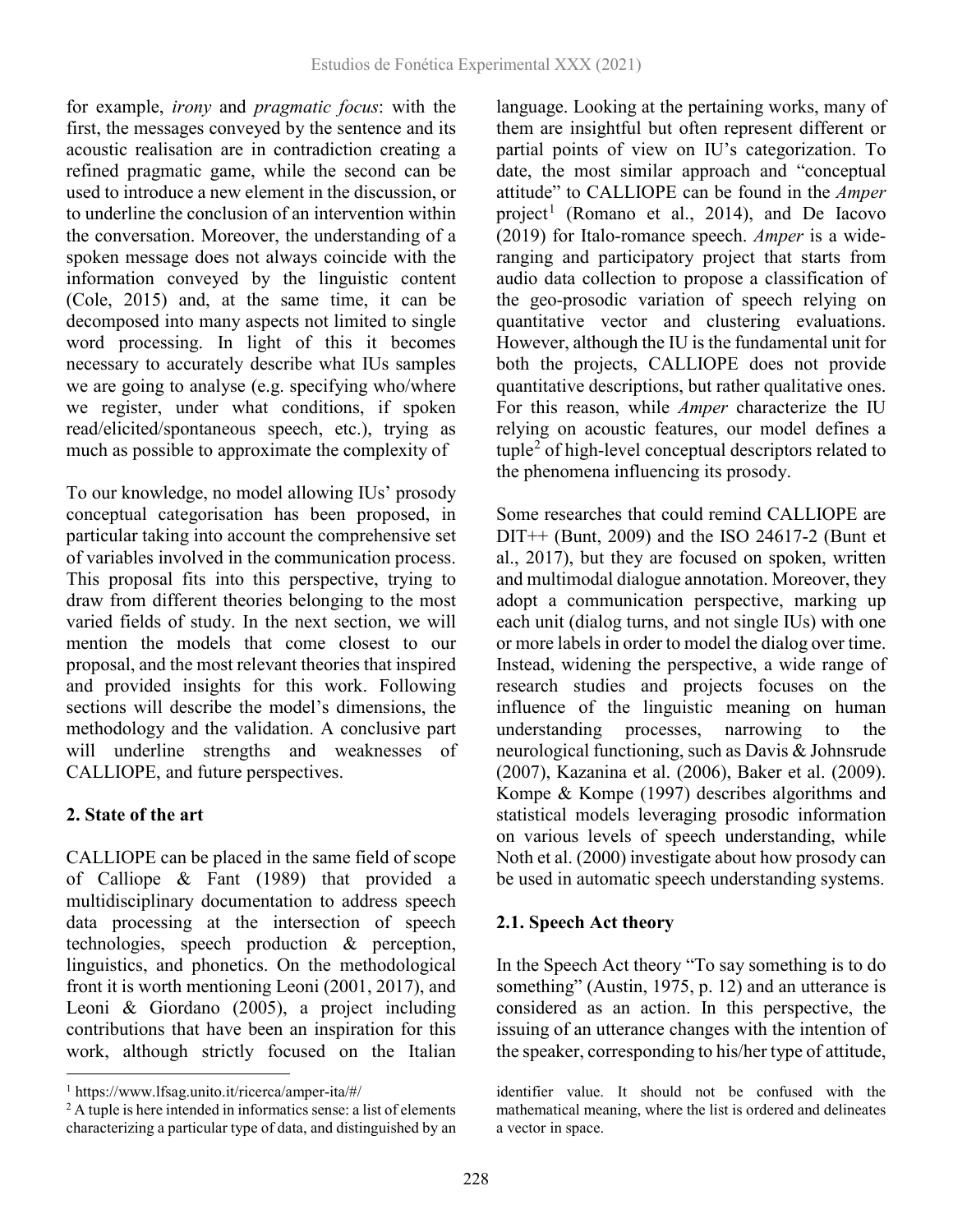called illocutionary act (e.g. *advice*, *suggestion*, or *opinion*). The illocutionary ict refers to a IU used with a specific communicative intention (whether it is spontaneous or not), where prosody *is the necessary means of transducing the pragmatic conception in a concrete and audible entity* (Cresti, 2020). In this perspective, every illocutionary act influences differently the sound of a given IU: for this reason CALLIOPE considers the illocutionary act a dimension of its conceptual space, relying on the classification provided by Kratzer (2012), useful for describing both spontaneous and nonspontaneous speech.

However, this is just one of many different categorizations, and it has been chose because already assimilated in different disciplines (see section 5 for insights regarding labels' numbers and their validation). For example, Cresti et al. (1998) extend the Speech Act Theory, to the Theory of Language into Act (L-Act) defining over 90 acts for spontaneous speech (Cresti, 2014).

# **2.2. Intonation and Intonation Units**

CALLIOPE has been inspired by The *Interactive Atlas of Romance Intonation* (IARI) (Prieto et al., 2010), which is focused on the study of intonation in different Romance languages. IARI leverages on ToBi (Beckman et al., 2004) which is not of interest for our purpose being a tagging and transcription system and not a conceptual theory aimed at a general IUs' classification. Instead, we adopted as a dimension the general intonation units classification used in IARI: statements, yes-no questions, whquestions, echo questions, imperatives and vocatives. Each of these labels will cross with other CALLIOPE dimensions to generate a different prosodic realization. For example, the statement "*Domani è bel tempo*" 'Tomorrow the weather will be fine' will sound differently when the speaker changes emotion.

# **2.3. Emotions and psychological aspects**

Prosody is also a mean for communicating emotions, and so we need to take into account that the acoustic realisation of the IU could carry an affective valence (Zentner et al., 2008). Emotion categorisations are

innumerable: we were initially inspired by Plutchik (1991), and Tomkins (1984) to finally head towards Douglas-Cowie et al. (2007), but the topic is deepened in paragraph 2.1. Emotions-speech relationship has been deeply investigated to reproduce the neurological detecting processes, and links between acoustic features and emotional states are widely studied (Williams & Stevens, 1972; Nicholson et al., 2000; Vogt, 2010). Emotions are strictly connected with the dialogue according to speakers' goals and mutual interactions. This topic has been largely studied in the Interpersonal Motivational Systems (SMI) theory (Liotti & Monticelli, 2008) from a psychological point of view. Detection of SMIs has been initially based on the analysis of textual contents (Fassone et al., 2012); nevertheless, sound plays a very important role. For example, the same request is pronounced differently if we want to induce the interlocutor to trust us, or if we want to assert some kind of social superiority (but not necessarily changing the IU's associated illocutionary act). This variability in prosody is proved by Sbattella et al. (2014), where an original multilevel model of verbal interaction combines textual and acoustic components of the speech to automatic extract SMIs in forensic interrogations.

# **2.4. Focus and pragmatics**

Another useful point of view for acoustic IUs' classification, is the placement of pragmatic stresses. CALLIOPE includes a dimension for the *focus*, which is a particular acoustic emphasis placed in order to attract the listeners attention to a specific part of the IU. The way we intend the focus comes from the L-AcT theory, which underlines that the sound is a direct consequence of a pragmatic act. In our classification, we considered categories proposed by Gussenhoven (2008), but many other theories exist, such as those proposed by Büring (2009), Domínguez (2004), or Fujisaki (1997). Speech styles and context change prosody as well: read, recited and spontaneous speech lead to different prosodies (Nencioni, 1983; Llisterri, 1992), and also position in space and context (Harris, 1997; Ghaffarzadegan et al., 2014).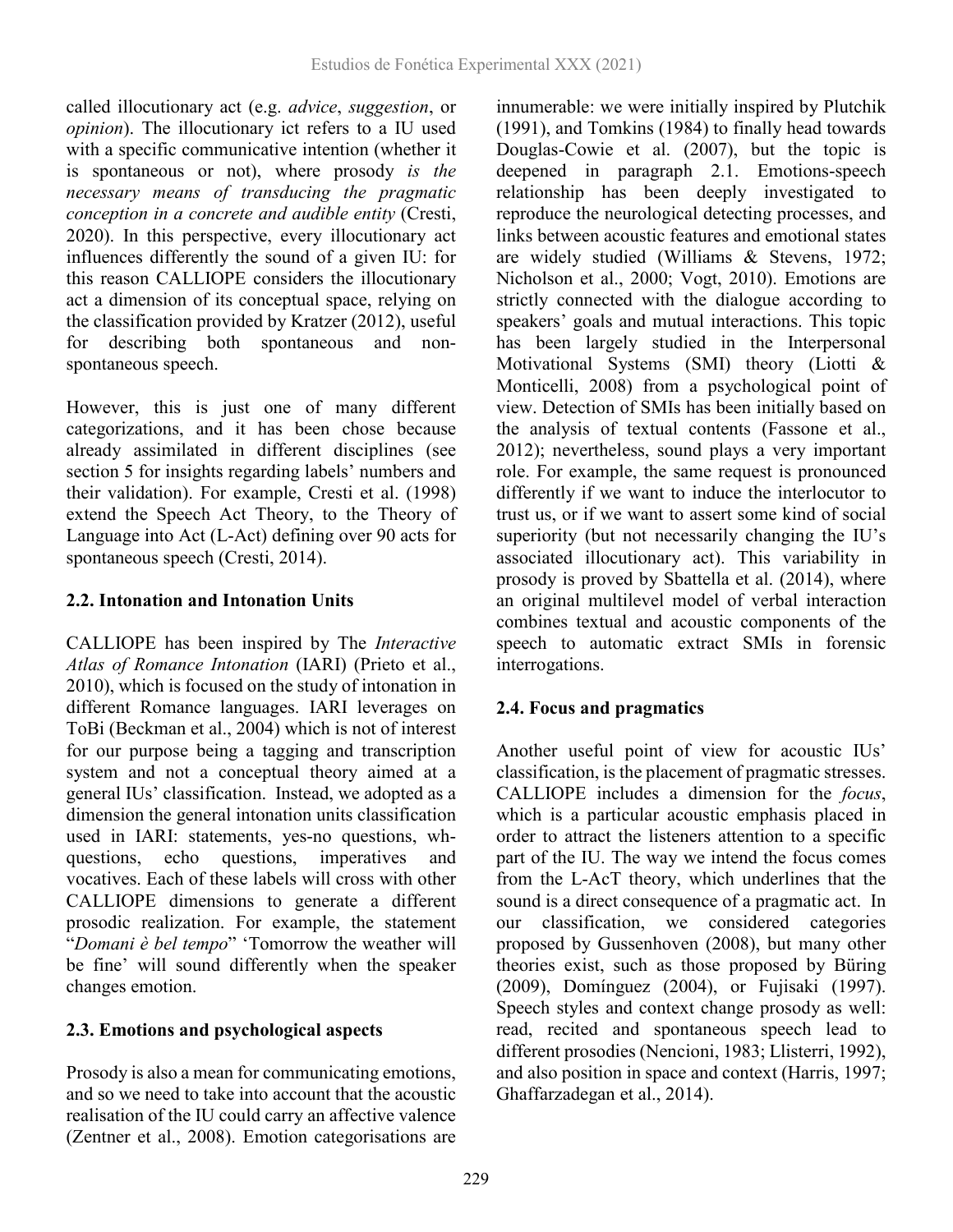#### **2.5 Phonotactics and other factors affecting prosody**

Each language defines restrictions on the feasible combination of phonemes leading to different sound and segmental or suprasegmental combinations (phonotactics), and therefore the language variation deeply influences prosody (Booij, 1999; Bennett, 2012). For this reason, in CALLIOPE, we conceptually consider the language as a space where other parameters are varying (Figure 6). Moreover,

only works considering a direct connection with the prosodic realisation have been used in CALLIOPE. However, if we widen the horizon to theories regarding phenomena indirectly influencing IU acoustic realisations, we find, for example, the linguistic and expressive abilities, their typology and nature, and the social context (Cole, 2015). Many of these phenomena are essentially not enumerable or difficult to quantify, but they do affect IU's acoustic realisations and must be taken into account.

|                   | <b>Dimensions</b>                                  | <b>Field of study</b>  |
|-------------------|----------------------------------------------------|------------------------|
| <b>Dialogic</b>   | $D_1$ Structure                                    | Grammar & phonotactics |
| dimensions        | D <sub>2</sub> Illocutionary Act                   | Pragmatics             |
|                   | D <sub>3</sub> Intonational Focus                  | Pragmatics             |
|                   | D <sub>4</sub> Rhetorical Form                     | Pragmatics             |
|                   | D <sub>5</sub> Motivational State                  | Psychology             |
|                   | $D_6$ Speech Loudness                              | Spatial dislocation    |
|                   | $D_7$ Spontaneity                                  | Sociology              |
|                   | D <sub>8</sub> Acoustic Pause                      | Unforeseeable factors  |
|                   | D <sub>9</sub> Emotions                            | Psychology             |
| <b>Background</b> | $D_{10}$ Subjective Expressiveness Skills          | Clinics                |
| dimensions        | $D_{11}$ Social Context                            | Sociology              |
|                   | D <sub>12</sub> Language, Dialect or Local Variety | Grammar & phonotactics |

**Table 1.** CALLIOPE dimensions and the research fields they derive from

### **3. The CALLIOPE model**

CALLIOPE is a conceptual model aiming at categorising IUs according to their prosodic form, relying on a list of labels linked to factors influencing the acoustic components of the spoken message.

It must be underlined that CALLIOPE is not a geometrical space or a taxonomy, but a label system, potentially expandable if each label is branched. Therefore, terms like "dimension", "space", and "point" are used for synthesis purposes, with a conceptual rather than a geometric meaning. CALLIOPE defines a multidimensional "space", where each *dimension* represents a characteristic influencing the acoustic paralinguistic components of IUs; each dimension is actually a categorical variable, assuming values in a set of labels called *elements*. Each IU is thus associated to a "point" into

this space; more formally, a generic IU is associated to a tuple T(IU) composed of 12 elements:

$$
T({\rm IU})=(l_1,l_2,...,l_{12}):l_i\in\quad D_i, 1\leq i\leq 12
$$

Thus, a corpus can be described in CALLIOPE by one or more tuples (see  $\S$  3), where we define a label for each dimension. As shown in Figure 1, more IUs can be associated to the same tuple, but a single IU cannot be associated to more than one tuple.

A new corpus composed by a set of IUs can be created to be described by one or more tuples in order, for example, to allow reproducibility or data integration, while the attempt to describe an existing corpus with CALLIOPE, can help in highlighting any limits due to prosodic variability. For example, in AI research, the definition of a tuple permits to define well the corpus with respect to the scope of network, and understand which factors of variability can affect its performance with respect to the training data.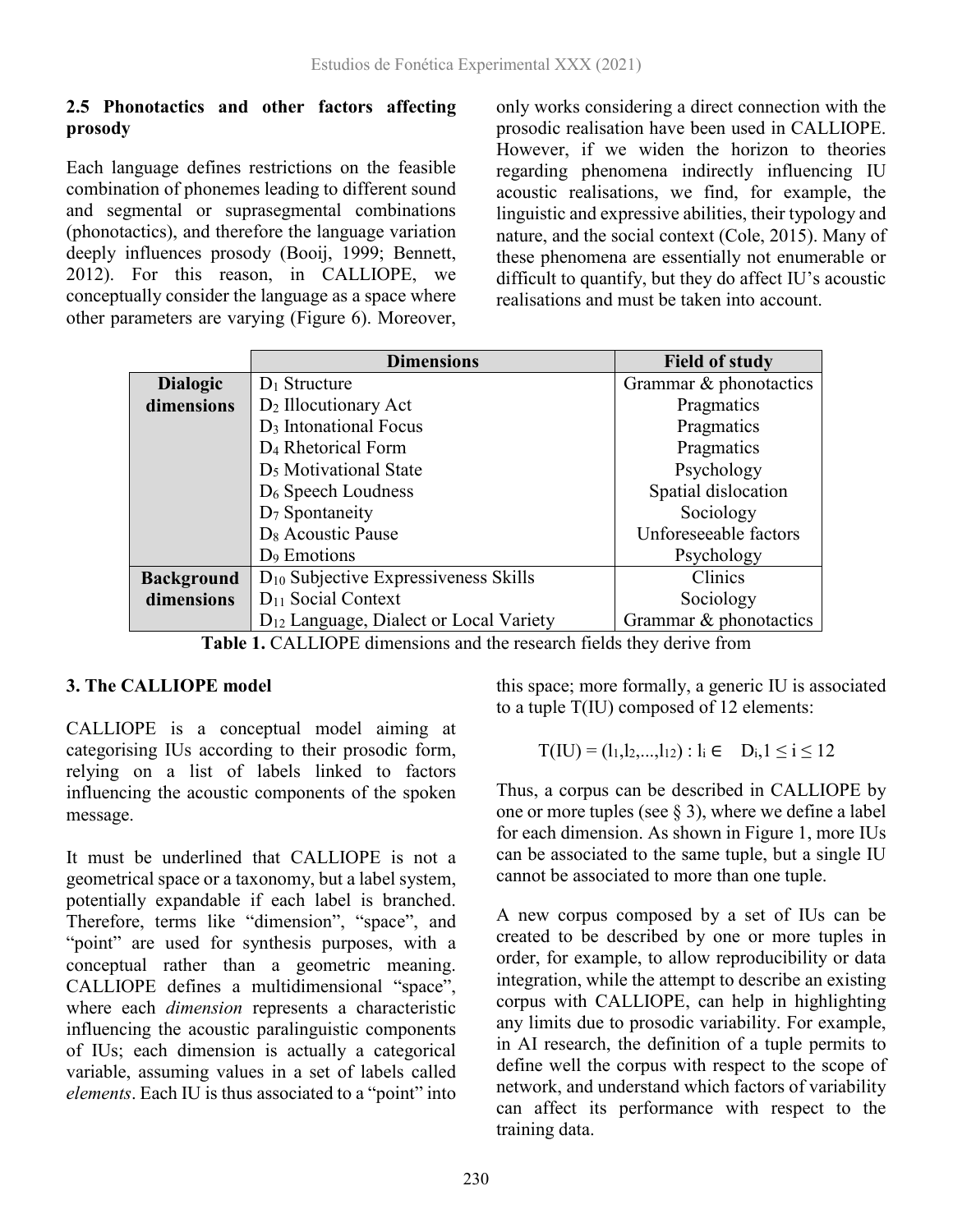Estudios de Fonética Experimental XXX (2021)



**Figure 1.** Surjective IU-tuple correspondence.

Some combinations are not possible in CALLIOPE, or commonly used: for example, it is not possible to utter a IU like *"Giovanni ama Maria!"* ("Giovanni loves Maria!") as exclamatory  $(D_1)$  and ironic  $(D_4)$ at the same time (D'Imperio, 2002); this means that several tuples are never observed or (which is the same) our space contains several points where no IUs can be associated. On the other hand, we argue that, for a generic IU, it is possible to select a precise element for each dimension of our model; this means that every IU is truly a point in our "space".

CALLIOPE dimensions are divided into two groups. The first one contains *Dialogic dimensions*: characteristics directly related to the communication context; the corresponding D sets are fully defined. The second group contains *Background dimensions*: characteristics existing regardless of the presence of interaction; the corresponding D sets are finite, but so large that we prefer to consider them as open sets.

Table 1 lists the dimensions for each group and shows the research field each dimension derives from. Each dimension is describe in detail in the following sections, while the complete list of CALLIOPE labels is provided in Appendix A.

#### **3.1. Dialogic dimensions**

This section details the CALLIOPE *dialogic dimensions*:

- $\bullet$  D<sub>1</sub> Structure.
- $D_2$  Illocutionary Act.
- $\bullet$  D<sub>3</sub> Intonational Focus.
- D<sub>4</sub> Rhetorical Form.
- $D_5$  Motivational State.
- $\bullet$  D<sub>6</sub> Speech Loudness.
- $\bullet$  D<sub>7</sub> Spontaneity.
- D<sub>8</sub> Acoustic Pause.
- D<sub>9</sub> Emotion.

All images have been generated with *Praat* (Boersma & Weenink, 2017).

#### **3.1.1. D1 (Structure)**

This dimension refers to the sentence typology, as determined by both a specific punctuation mark and a peculiar prosodic characteristic. We adopted the following typologies: declarative, interrogative with 1 tonal unit, interrogative with 2 or more tonal units, interrogative disjunctive, echo question, exclamative, and vocative. Such categories have been inspired by the *Interactive Atlas of Romance Intonation* (Prieto et al., 2010)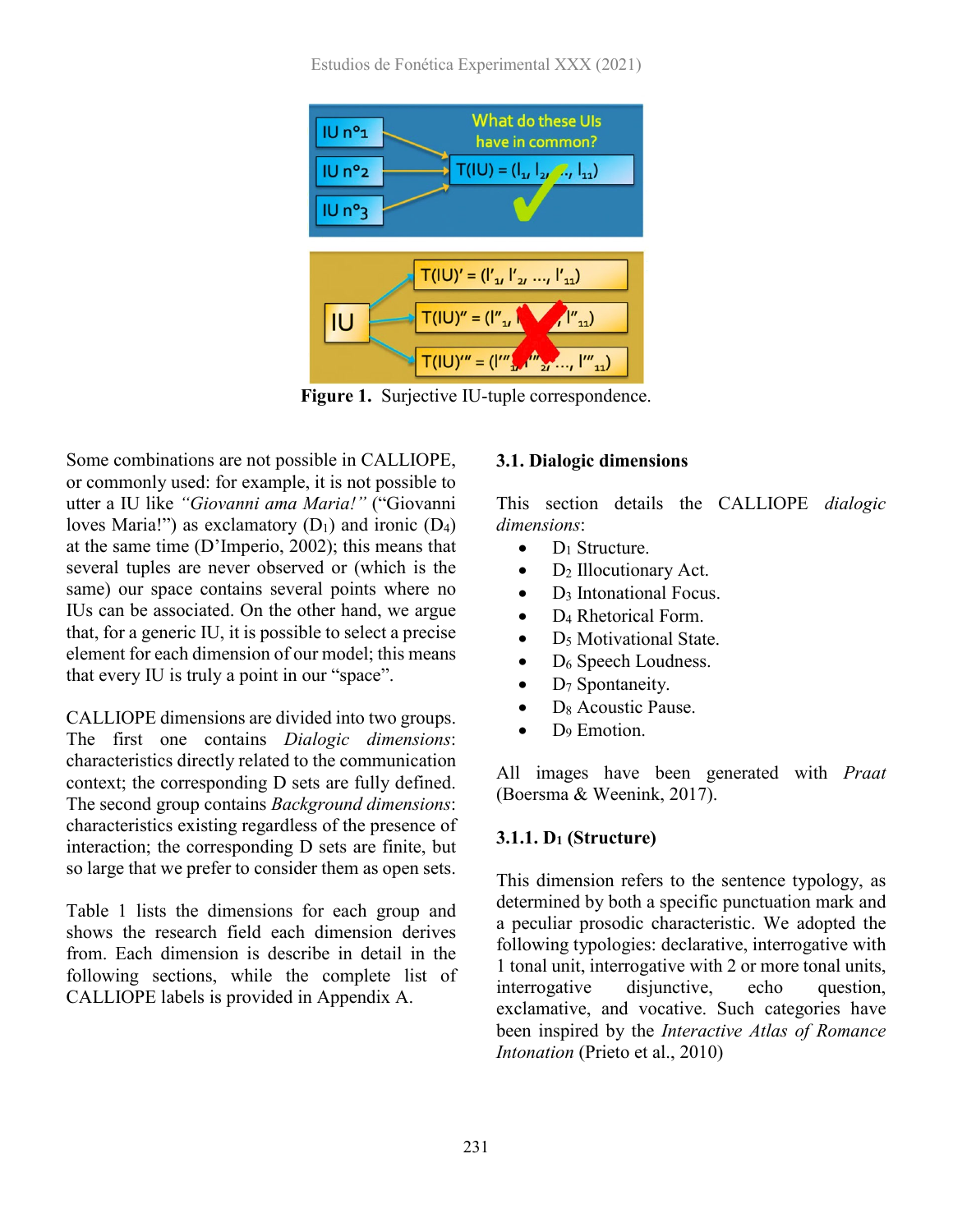

**Figure 2.** Italian intonation (Milanese speaker) of a Question with 1 tonal unit, obtained with the *Praat* Smooth command.

It is necessary to emphasize that intonation is one of the main components of prosody, and is often used to easily describe different structures (see Figure 1), but this is not sufficient to characterise and discriminate the *Structure* dimension.

The Pitch and Intensity envelopes, together, can provide a first approximated representation of the IU *Structure*. See figure 2, where the two contours suggest the presence of a repetition. However, other spectral features contribute to prosodic variations and perception. Furthermore, note that a *Structure* typology does not correspond to the same prosodic realisation in all languages; for example, not all languages use final intonation rising to indicate a question. This characteristic (which is actually

present in several dimensions) forced us to add to CALLIOPE a specific dimension defining the current language: D13 (*Language*, *Dialect* or *Local Variety*).

It should also be noted that examples reported in Figures 2 and 3 are related to *read speech* from a Milanese speaker, but they will present a different sound (and different specific intonation) with respect to the same IU pronounced by the same person in spontaneous conditions. This aspect is taken into account in the *Spontaneity* dimension (D7). This concept is valid for all the examples related to figure 3-5: their *acoustic realization* descends from a text. Instead it would be worthwhile valid the reverse for spontaneous speech.



**Figure 3.** Italian Echo question (Milanese speaker): intensity (green) and pitch (blue dots) envelopes.

#### **3.1.2. D2 (Illocutionary Act)**

This dimension derives from the concept of Speech Act, where "to say something is to do something" (Austin, 1975, p. 12), and an utterance is considered as an action. In this perspective, the issuing of an

utterance in a speech situation changes with the intention of the speaker, corresponding to his/her type of attitude, called *illocutionary act* (examples are: advice, suggestion, and opinion). Hacquard (2011, p. 1484) define it as "the category of meaning used to talk about possibilities and necessities,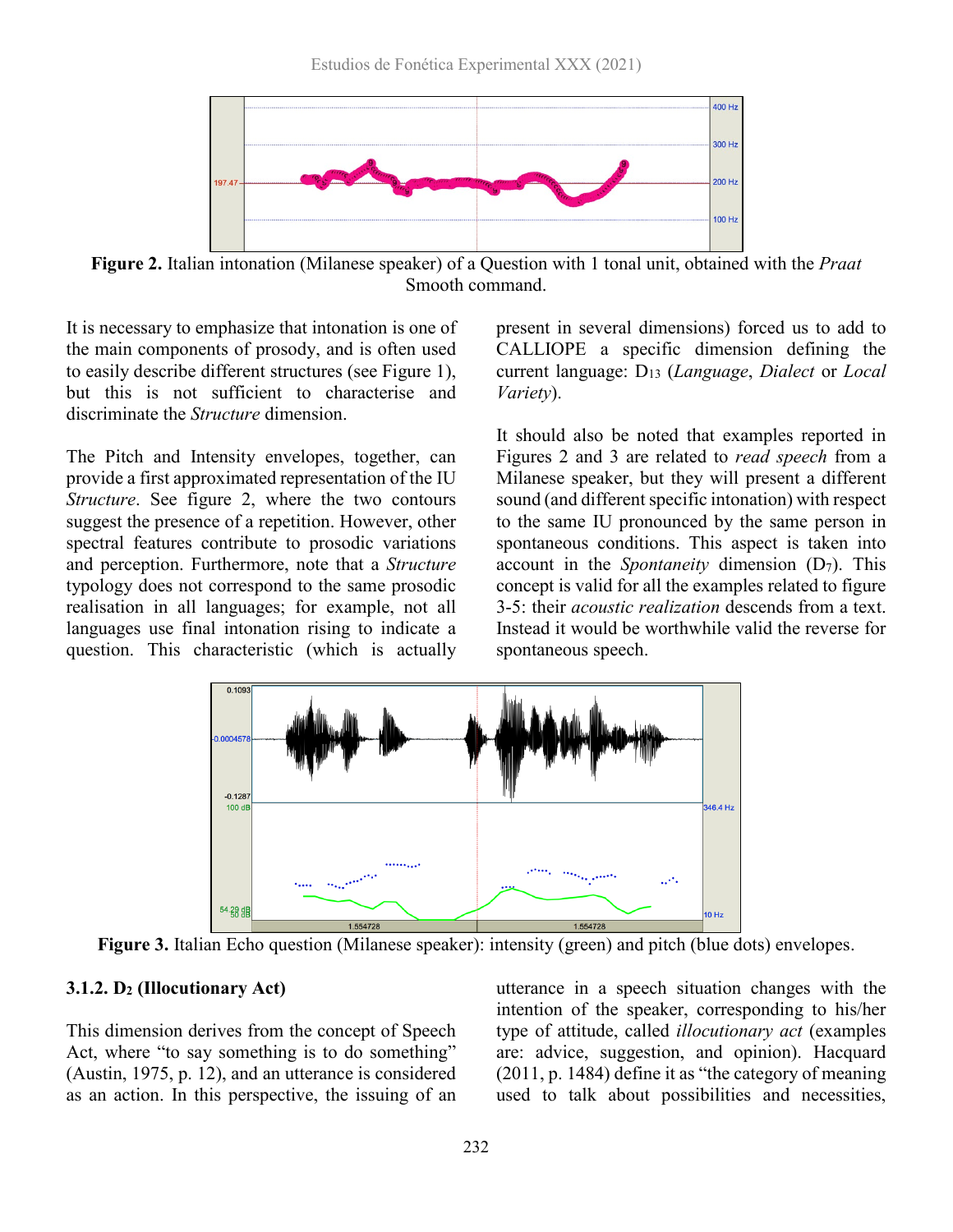essentially, states of affairs beyond the actual". In this work, we rely on 26 illocutionary acts, following the categorisation explained in Kratzer (2012) as an expandable starting point. Notice that this is just one of many different categorisations, which can define

as many as 90 acts (Cresti et al., 2000; Firenzuoli, 2003, extending the Speech Act theory to the theory of Language into Act (L-Act) for spontaneous speech (Cresti, 2014).



**Fig. 4.** Italian Corrective focus (Milanese speaker) in elicited speech. The IU is: *"Devi fare per forza così!"* 'You must do that!' with the focus on the syllable *for*-.

#### **3.1.3. D3 (Intonational Focus)**

This dimension highlights important elements of the spoken message. The acoustic realisation of the focus depends on speaker's culture and language (Goldrick, 2004). For example, the Italian language is strongly syllable-timed: syllables take approximately an equal amount of time to be pronounced, and they are temporally stretched by speakers when they intend to underline a word. An example is shown in figure 4, where the focused word *"forza"* (in this context it means "you must...") is the longest one and presents higher pitch and intensity. The focused syllable is characterised by changes in fundamental frequency excursion and intensity-related parameters, with respect to their average values.

Listeners' expectations affects how prominence is perceived (Tamburini et al., 2014). In our model, we adopted *elements* like Presentational, Corrective, Counter-presuppositional, etc. These elements have been extracted from Gussenhoven (2008) and they carry a clear pragmatic function. The full list is

shown in the Appendix. We also included Nonfocused, for IUs lacking any *Intonational Focus*.

### **3.1.4. D4 (Rhetorical Form)**

We consider only the rhetorical forms (Harris, 1997; Wallace, 1970) that are detectable in acoustic realisation of IUs: Irony, Aposiopesis, Prepetition, Anacoluthon, etc. We also included the Null element for IUs lacking any rhetorical form. The full list, as well as the precise semantics, is shown in Appendix. Simple examples are the Enumeratio (e.g. "1, 2, 3,. . . "), where commas insert temporal pauses, Irony, where the acoustic realisation can communicate an opposite effect with respect to the linguistic part of the IU, and Aposiopesis, where a sentence is deliberately broken off and left unfinished (e.g. "Get out, otherwise…!").

The Dialisis and Parenthesis elements are two particular cases: both of them are made of two different sentences joined together and considered as a single IU (*"Ho scordato, ma chi se ne importa,*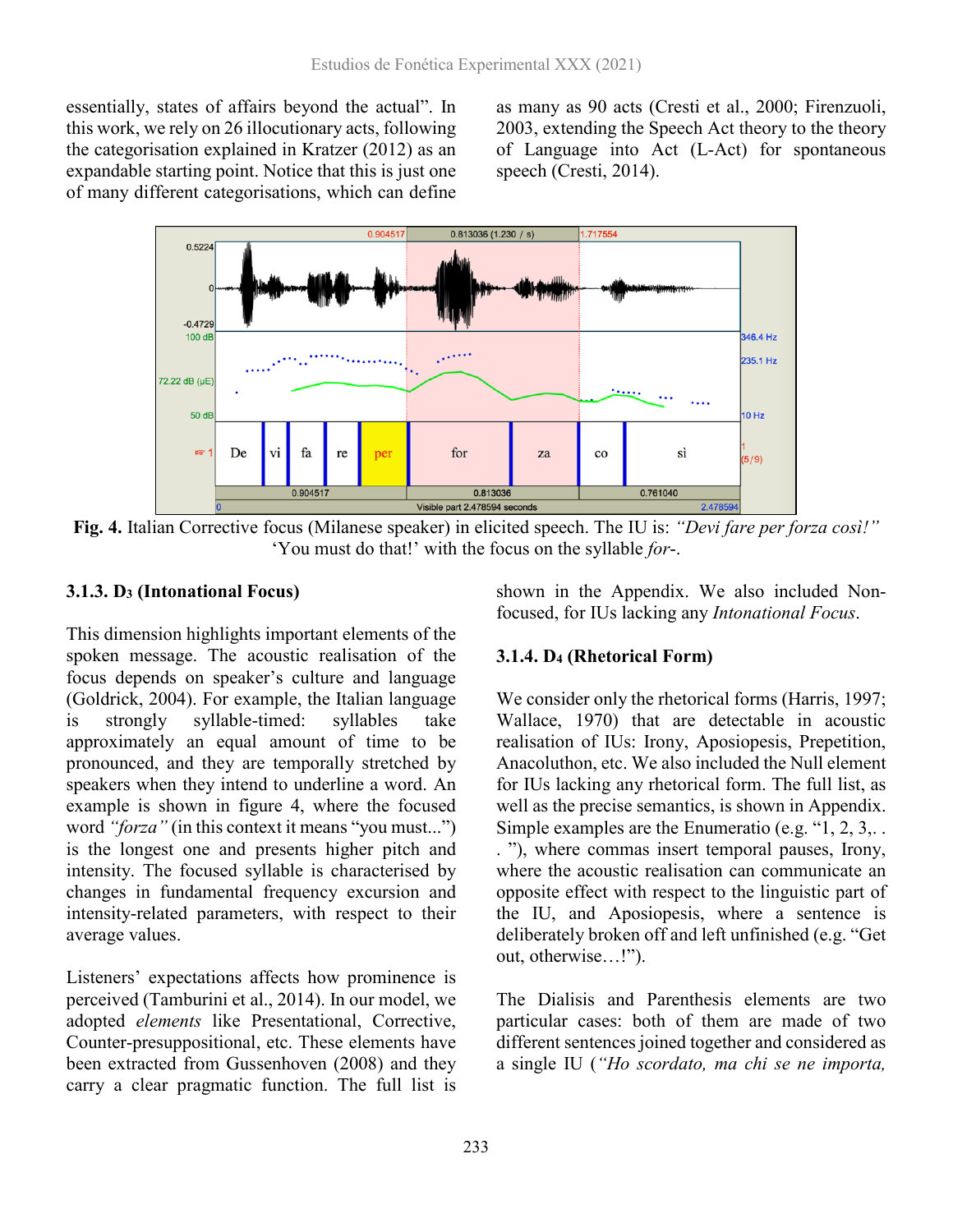*l'ombrello"*, "I forgot, but who cares, the umbrella").

# **3.1.5. D5 (Motivational State)**

In the Interpersonal Motivational Systems (SMI) Theory (Liotti & Monticelli, 2008), motivations within interpersonal exchanges are analysed in an evolutionary perspective. The AIMIT manual defines the following SMIs: Care-seeking, Sexual bonding, Caregiving, Attachment, Competitive, Peer-cooperative and Social rank. We also included the Neutral element, for IUs where no SMI is detectable. It is important to underline that this dimension differs both from *Social Context* and *Illocutionary Act*; in fact, SMIs are related to the relationship between the interlocutors and their mutual role. In each different *Social Context* speakers can independently play different interpersonal roles (e.g. the judging and the judged) and inside this SMI they can choose one of the 26 *Illocutionary Act* elements (e.g. both the judging person and the judged person can use IUs to convince, suggest, ask, etc).

At the same time, the SMI modifies the acoustic realisation of the IU because prosody is influenced by the role we are playing with respect to our interlocutors (e.g. the judging person will be more secure and less undecided than the judged person, pronouncing the same IU). The SMI theory is admittedly very abstract; notice, however, that SMIs can be automatically extracted from IUs. As an example, see the DIKE project (Sbattella et al., 2014), a pioneer work regarding automatic dialogue analysis exploiting an original multilevel model of verbal interaction taking into account of the mutual indivisible relationship between SMI and prosody.

# **3.1.6. D6 (Speech Loudness)**

This dimension depends on the intensity with which a person is speaking due, for example, to physical distance from the interlocutor, or specific needs. According to Zhang  $&$  Hansen (2007) we set its label to: whispered, soft, neutral, loud and shouted. In fact,

*Speech Loudness* affects several acoustic features, generating different prosodic realisations (e.g., Jovičić, 1998; Fux et al., 2011; Zhang & Hansen, 2007; Hansen et al., 2017). For example, think about talking with someone positioned quite far apart or close to you: it is immediately clear that a same IU is expressed by very different acoustic realisations also if the communicative intention and linguistic contents are maintained. In Figure 5 (on the left), the intonation and the intensity envelopes of the same sentence pronounced by the same speaker, screaming (above) and with a normal loudness (below) are shown. The changes are therefore evident, even remaining at a macroscopic level of analysis.

# **3.1.7. D7 (Spontaneity)**

This dimension reflects the speech typologies found in corpora (Nencioni, 1983), the three main types of enunciative styles: Spoken, Read, Recited. We chose to consider also the Elicited speech, and the inclusion of Social Media Speech could be interesting in the future (Cenceschi et al., 2021). Like in Emotion, such element set is potentially expandable but we think that, together with *Illocutionary Act* and *Social Context*, we can provide a good approximation for all the IUs.

# **3.1.8. D8 (Acoustic Pause)**

This dimension describes the presence of purely acoustic pauses inside an IU. This kind of pauses lack any pragmatic valence and is due to extemporaneous phenomena (or, like in poetry, for creating particular effects). Often, at the textual realization level, such pause is represented by a comma or three dots (e.g., *"Vieni, a bere un caffè."*, "Come, to drink a coffee").

Elements are Present and Not Present. Notice that bracketing commas and the incidental sentence are not a pause; instead, they are considered by the Parenthesis and Dialysis elements (in *Rhetorical Form*).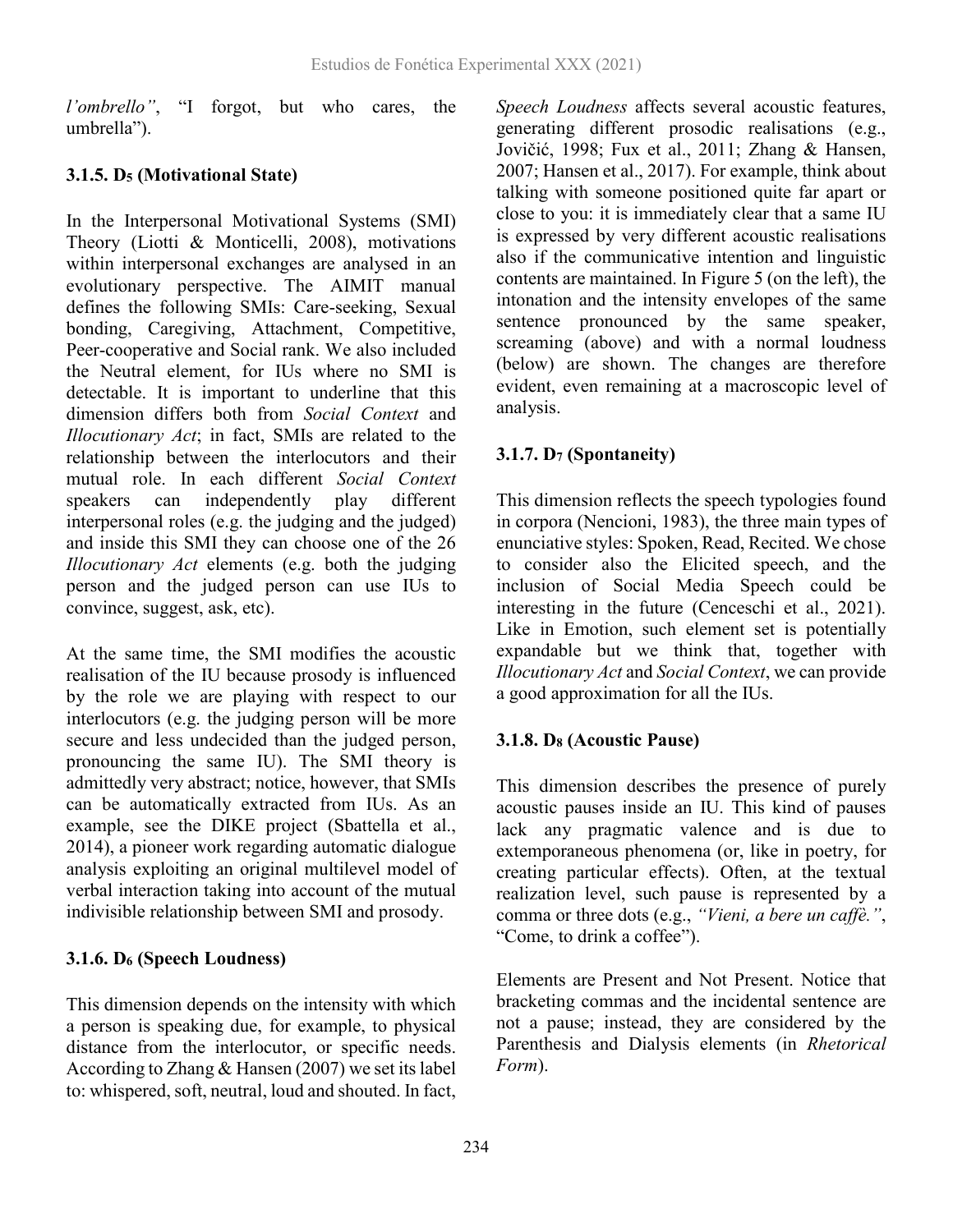#### **3.1.9. D9 (Emotions)**

We are aware that classifying emotions is controversial and no definite list exists (Schuller et al., 2011; Cowie & Cornelius, 2003; Vasco et al., 2010). Origlia et al. (2014) provide a comprehensive overview of the classification and features extraction in emotions. A wide range of studies address the quantitative characterization of emotions based on the extraction of acoustic features (e.g. Carbone & Petrone, 2020; Likitha et al., 2017) but interesting reviews summarize these approaches, such as Swain et al. (2018), or Akçay & Oğuz (2020). However, being CALLIOPE a qualitative classification, we just need a set of discrete categories in order to describe the vast majority of prosodic cases, while

the purpose of these works is to distinguish emotions acoustically. For this reason, we choose not to limit this dimension to primary emotions (e.g. Tomkins, 1984), but to extend labels to a wider set with the 48 categories proposed by the Human-Machine Interaction Network on Emotion – HUMAINE (Schröder et al., 2006) as reported in the Appendix. We also included the Neutral element for IUs lacking a particular emotional state. Figure 5 (right) shows an example limited, as for *Speech Loudness*, to intonation and intensity envelopes for a same speaker speaking simulating sadness (above) and anger (below). The fact this example is made by recited speech is not to be considered a limit, but only that these samples are labeled in CALLIOPE as *recited speech* for D7 (*Spontaneity*).



**Fig.5.** The same speaker pronouncing the same IU: (1) On the left, screaming (above) and with a normal loudness (below): *"Domani è bel tempo!"* 'Tomorrow the weather is fine!'; (2) On the right: sadness (above) and anger (below): "*Non voglio uscire!*" 'I don't want to go out!'.

#### **3.2. Background dimensions**

This section details the CALLIOPE *background dimensions*. The Appendix shows some examples: as they are open sets, they have not been marked with numbers. These dimensions can be described by countless labels, and it is considered useful to leave the researcher the freedom to choose the label and the degree of specificity.

#### **3.2.1. D10 (Subjective Expressiveness Skills)**

This dimension describes the expressiveness skills of the speakers. For example, a speaker with cognitive problems influencing the expressiveness level may not complete the words, or have a flat and monotonous intonation. It is not possible to define a comprehensive list of elements because there are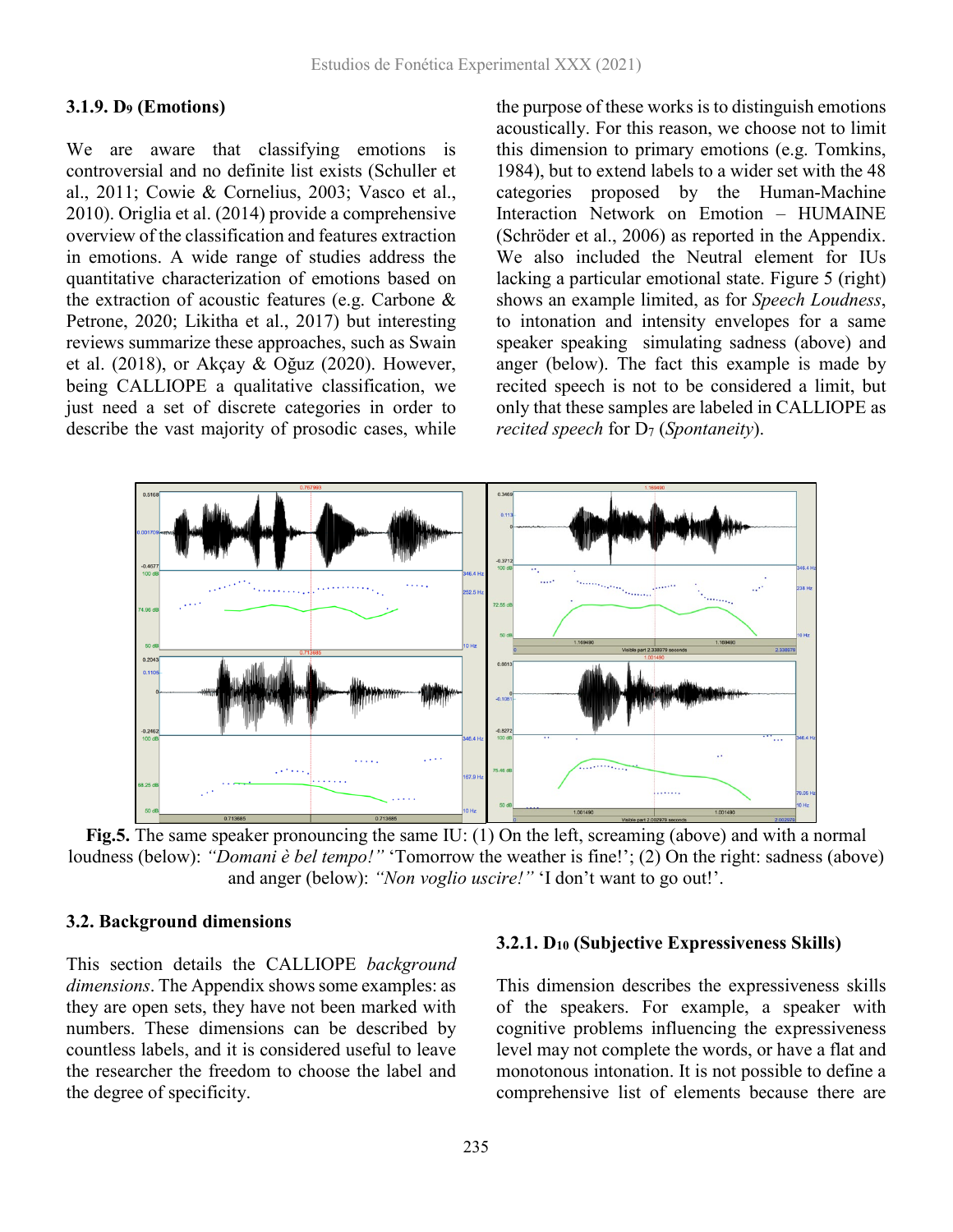endless variations and subjective nuances: that is why D10 is a *Background dimensions* with an open set of elements.

#### **3.2.2. D11 (Social Context)**

This dimension can be intended as a component of the Speaking Model developed by Hymes for the classification of interactions, where the *Setting* and *speaker and the audience* (*Participants*) play a crucial role in modelling the interaction. The Social Context is then to be intended similar to the *Setting*: it "refers to the time and place of a speech act and, in general, to the physical circumstances" (Hymes, 2013, p. 55). Instead, we do not consider *Participants* because the CALLIOPE perspective focuses on IU's sound realization rather than interaction, and speaker's characteristics are considered in other dimensions of the model. *Social contexts* affect speakers' prosody (Klasen et al., 2018). For example, if we imagine a university lecture or a political meeting, the same IU (e.g. greeting) will have a different prosodic realization. Indicating the speaker's *Social Context* helps in ensuring the repeatability of experiments, and allows to contextualise accurately the research: in line with the previous example, another case is an experimental research concerning the persuasive ability of the political speech. It is not possible to provide a comprehensive list of elements, and this is the reason why  $D_{11}$  is a *Background dimensions* with an open set of elements for which we propose some examples such as Political context (debate, meeting), Teaching activities, Informal situation, Ceremony, etc.

### **3.2.3. D12 (Language, Dialect or Local Variety)**

We added to our model an explicit dimension where we represent each language variety. In this sense, each language variety can be imagined as a space "slice", where the phonotactics (Goldrick, 2004), and the expressiveness modalities of the specific community are applied. Figure 6 has been inserted to clarify how the linguistic variety is positioned in the Calliope model (it is a conceptual representation without value outside the model).



**Fig. 6.** How to visualise *Language, Dialect or Local Variety* dimension in CALLIOPE.

Indicating the speaker's *Language, Dialect or Local variety* helps to ensure the repeatability of experiments, and allows to contextualise accurately the research (e.g. in a research concerning how local accents affect the acoustic realisation of the yes/no question). In order to overcome misunderstandings (Haugen, 1966), we define *Language, Dialect or Local variety* as reported by Berruto & Cerruti (2015) and Coseriu (1980), considering them as an open set of elements, to be defined according to the purpose of the research. For example, a broadspectrum corpus for gender recognition may have a national language as a label, plus subsets regarding local varieties, while sociolinguistics research can apply labels such as *Palermo dialect*, or *Dublin variety of Irish English.*

# **4. Methodology**

In order to apply this categorization to a series of audio samples, it is necessary to define a label for each dimension of CALLIOPE before collecting the audio, taking into account the purpose of the research we are dealing with.

As an example, we can consider López Zorrilla et al. (2018), where a neural network was trained to automatically recognize a corrective pragmatic accent in a set of IUs. Starting from the background dimension, the audio samples are contextualized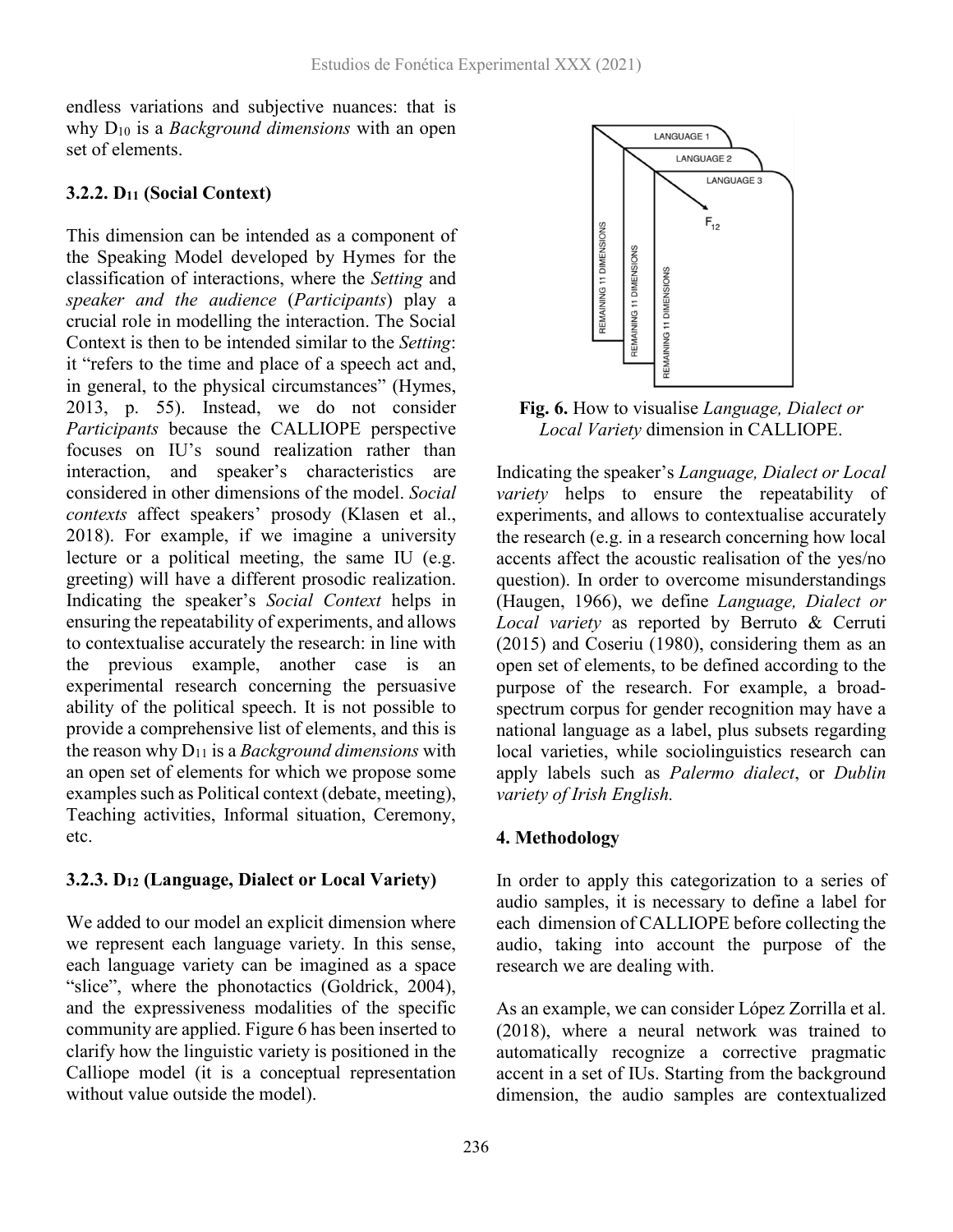defining from D12 to D1, as shown in table 2: both sentences have been recorded by professional actors, and the corpus is described by two tuples, corresponding to the two columns.

This process, which can seem simple and/or obvious, actually makes it possible to address systematically any weak point of the specific research as reported in the introduction, and (if possible) to remedy issues concerning the prosodic variability by integrating or redefining the corpus.

A corpus having more than one label for several dimensions will be described by a series of tuples, one for each characterizing combination. As a consequence, corpora described by a single tuple will be less variable on the prosodic level than those described by more than one (for example, sociophonetic researches such as the study of the rhotic for a specific dialect in a selected speakers' community).

| <b>DIMENSION</b>                        | "Domani è bel tempo."             | "DoMAni è bel tempo."             |
|-----------------------------------------|-----------------------------------|-----------------------------------|
| 12. Language                            | IT Milanese variation             | IT Milanese variation             |
| 11. Context                             | Experimental recording            | Experimental recording            |
| 10. Personal skills                     | Standard<br>(able-bodied speaker) | Standard<br>(able-bodied speaker) |
| 9. Emotion                              | Null                              | Null                              |
| 8. Spontaneity                          | Recited speech                    | Recited speech                    |
| 7. Punctuation form                     | Null                              | Null                              |
| 6. Speech mood                          | Normal                            | Normal                            |
| 5. Interpersonal motivational<br>system | Neutral                           | Neutral                           |
| 4. Rhetorical form                      | None                              | None                              |
| 3. Focus                                | <b>Presentational</b>             | <b>Corrective</b>                 |
| 2. Illocutionary act                    | <b>Descriptive</b>                | <b>Objection</b>                  |
| 1. Structure                            | Declarative                       | Declarative                       |

**Table 2.** Example of tuples for the Italian sentence "Tomorrow the weather is going to be fine." with/without pragmatic corrective focus on the second syllable of "tomorrow" (*domani*).

### **5. Validation**

CALLIOPE is a conceptual categorization system, whose validation depends on the mutual independence of its dimensions and, consequently, of each label. In this perspective, a possible methodology could exploit perception tests focused on single labels taking into account mutual inferences between dimensions. If a label can be

perceived/recognized by listeners, then the related IU will contain textual and/or acoustic clues also exploitable in the field of automatic recognition. A first step has been made on SI-CALLIOPE, a corpus based on the *Interactive Atlas of Romance Intonation* Italian script for elicited speech (Prieto et al., 2010) used for automatic prosodic features recognition (Cenceschi et al., 2019, 2018b, 2018c; López Zorrilla et al., 2018). It is characterized by a high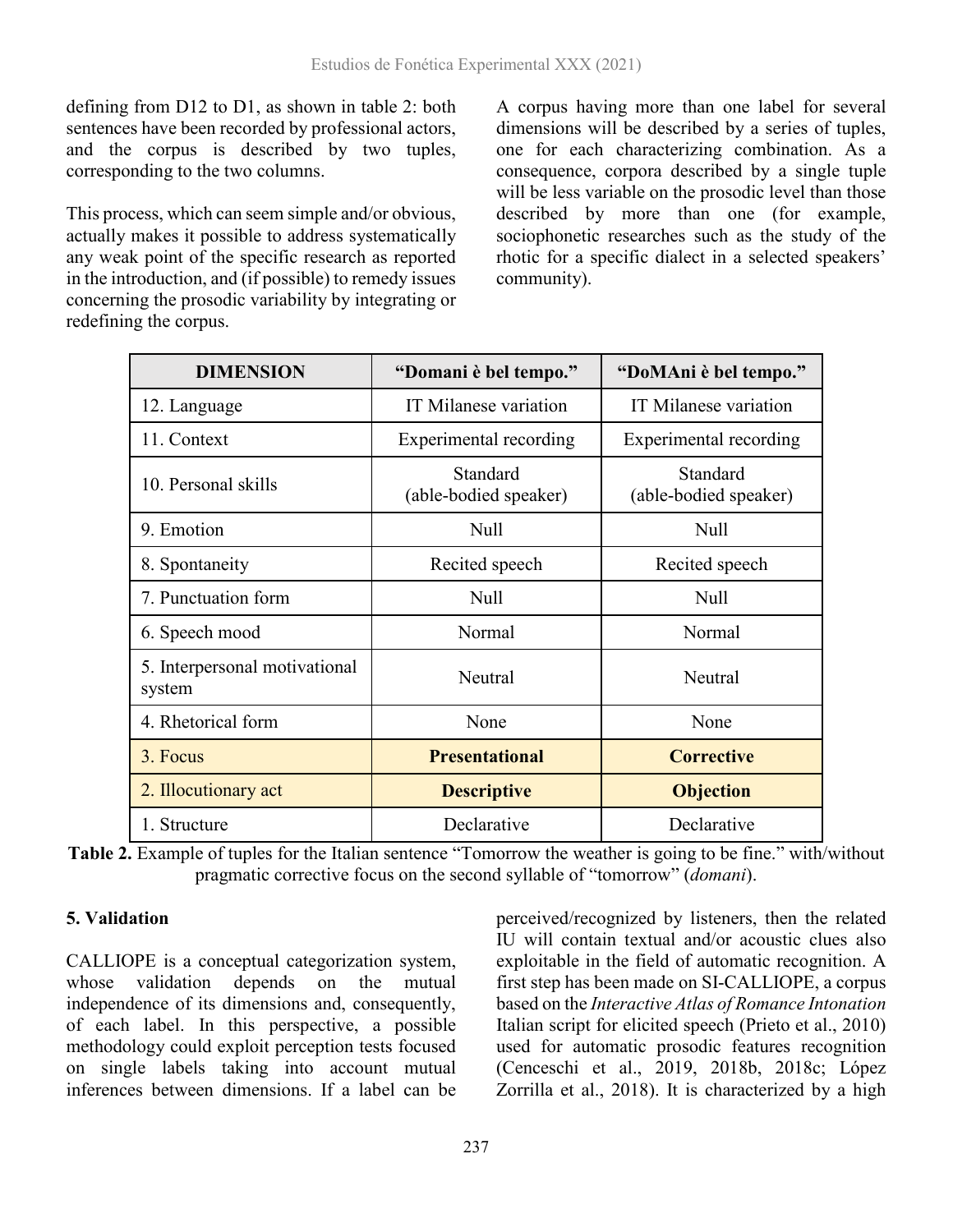prosodic variability, but 6 dimensions can be fixed as follows:

- $D_{12} = IT$  Milanese variation
- $D_{11} =$  Daily situations
- $D_{10}$  = Able-bodied speakers
- $D_9 = Null (emotionally neutral)$
- $D_8 =$  Null (no pauses)
- $D_7$  = Elicited speech

The following labels have been tested (numbering according to the annex).

For  $D_1$  dimension:

- (1) Declarative
- (2) Interrogative with 1 tonal unit
- (3) Interrogative with 2 or more tonal units
- (4) Interrogative disjunctive
- (5) Echo questions
- (6) Exclamative
- (7) Vocative

# For D<sub>3</sub> dimension:

# (2) Corrective focus

Each listener was asked to recognize the presence of each one of these labels in a set of randomized samples<sup>[3](#page-11-0)</sup> (both in real IUs, pseudo-words IUs, and IU's pitch envelopes) in order to investigate the influence of semantics, phonotaxis and intonation on detecting processes.

Results show that these labels can be independently recognized by listeners relying both on text and audio clues, with some interesting exception for which the text is almost useless (e.g. the pragmatic focus detailed in Cenceschi, 2019). Then, the characterizing features were investigated in four of the eight labels: Question (different typologies), Exclamation, Statement, and Corrective Focus. Results have been useful in training automatic recognition algorithms relying on embedding

techniques and acoustic features (Cenceschi et al., 2018a; López Zorrilla et al., 2018).

The results suggest that these 4 labels can be independently recognized both at perceptive and digital level. At the same time, it is clear that the entire conceptual model validation will require a very extensive work, which may lead to several updates over time as happened for the L-AcT theory. Nothing will prevent to expand the labels set for one or more dimensions: for example, *Emotions*, *Illocutionary Act* or *Speech Mood* could be tuned using more labels. In this sense, it is essential to apply CALLIOPE to different sets of data, in order to test and refine the model and include as many prosodic nuances as possible. Moreover, as labels are validated, it will be of great interest to study their mutual inferences and relationships.

# **6. Discussion and future perspective**

Even if CALLIOPE is at an early stage, we believe that its application for corpora description can however be extremely helpful in:

- Defining the prosodic context of a research
- Ensuring recordings' repeatability
- Highlighting the criticalities and strengths of a prosodic research
- Providing interesting clues for the tuning and enrichment of the model
- Increasing the dialogue between linguistic and engineering disciplines

As underlined in Section 2, this proposal collects and attempts to integrate theories belonging to different fields of the prosodic research, but unlike the majority of previous approaches, it attempts to categorize the IU's prosody basing on multiple set of qualitative labels, and not to quantify one or more acoustic behaviours (e.g. dialect or language variety characterization), or a specific aspect of the human communication (e.g. dialogue modelling). This makes it complementary (and not comparable) to the

 $\overline{a}$ 

<span id="page-11-0"></span><sup>3</sup> http://calliope.deib.polimi.it.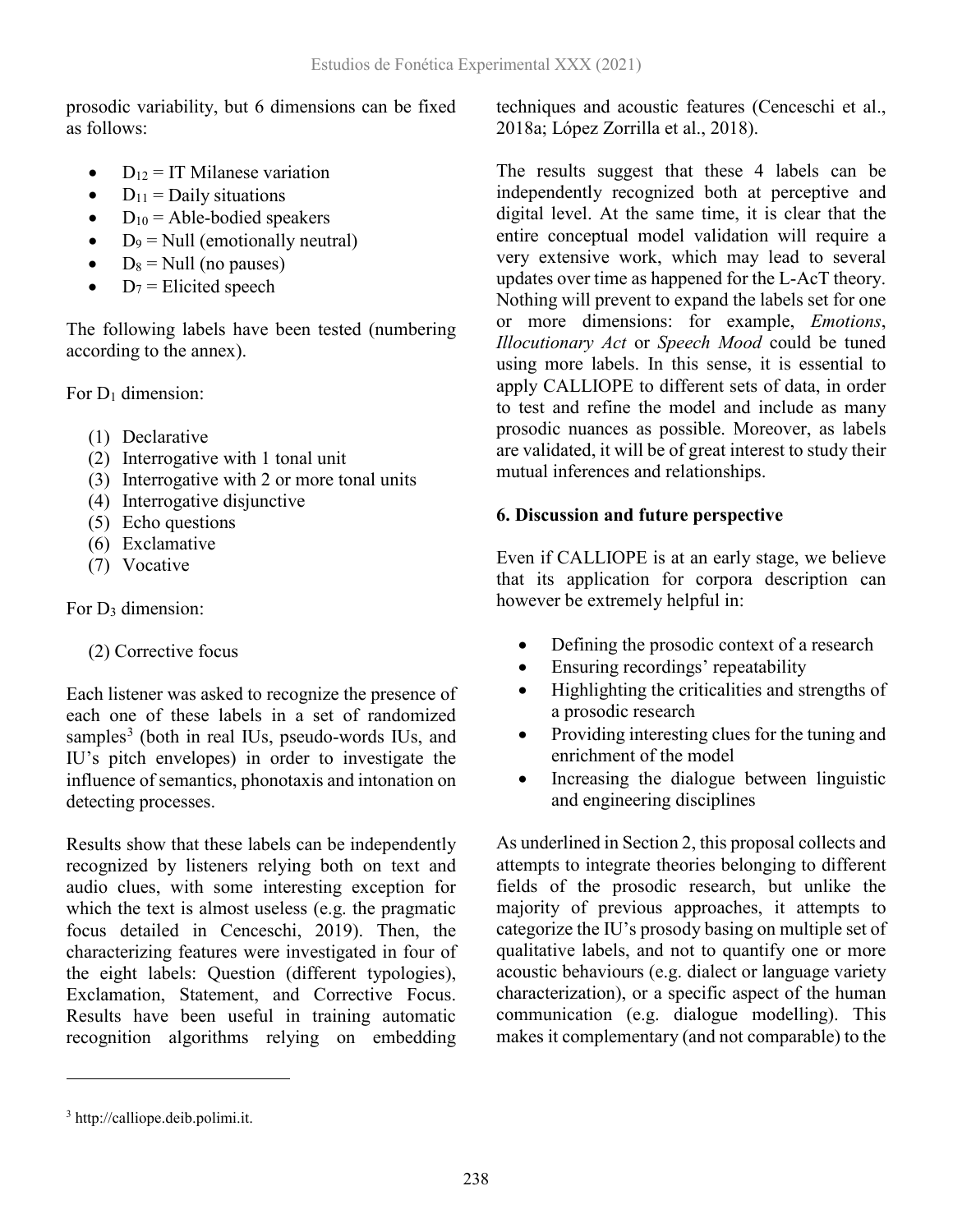models mentioned in the state of the art, because it can be applied before performing a quantitative analysis, in order to define the prosodic variation of its samples.

Moreover, CALLIOPE does not catalogue the IU in a dialogue perspective: speech productions preceding and following a specific IU influences its acoustic and textual realization, but we chose to not consider temporal and dialogic perspectives at this stage. An expanded model should to consider existing theories and trends in this field (Wilks et al., 2010; Arora et al., 2013; Ferrari, 2004) causing a further huge increase in complexity, especially for validation.

The complexity of the prosodic phenomenon is a general problem in research, and in particular when attempting to measure a variability or, for example, to characterize a universe of speakers.

CALLIOPE attempts to describe IUs' prosodic variability by means of tuples with an interdisciplinary approach, and urging to reflect on factors not necessarily belonging to one's own field of expertise. Moreover, the validation proposal described in Section 5 could provide interesting clues regarding the features related to psychoacoustic processes applicable, for example, in automatic recognition algorithms, NLP systems, sociophonetic or pragmatic research. Further steps will include the analysis of the remaining labels of Section 5, plus the developing of further algorithms for their automatic recognition. However, the possible developments are many, but the necessary step in order to validate CALLIOPE is to start building corpora by applying it. It will allow, for example, to highlight the dimensions that need greater accuracy and greater number of labels, and to precisely identify non-existent tuples, or nonindependent labels.

### **References**

Akçay, M. B., & Oğuz, K. (2020). Speech emotion recognition: Emotional models, databases, features, preprocessing methods, supporting modalities, and classifiers, *Speech Communication*, *116*, 56-76.

- Arora, S., Batra, K., & Singh, S. (2013). Dialogue system: A brief review, *arXiv:1306.4134*.
- Austin, J. L. (1975). *How to do things with words*. Oxford University Press.
- Baker, J. M., Deng, L., Glass, J., Khudanpur, S., Lee, C. H., Morgan, N., & O'Shaughnessy, D. (2009). Developments and directions in speech recognition and understanding, Part 1 [DSP Education], *IEEE Signal processing magazine*, *26*(3), 75-80.
- Beckman, M. E., Hirschberg, J. B., & Shattuck-Hufnagel, S. (2004). The original ToBI system and the evolution of the ToBI framework. In S-A. Jun (Ed.). *Prosodic typology: The phonology of intonation and phrasing* (pp. 9- 54). Oxford University Press.
- Bennett, R. T. (2012). *Foot-conditioned phonotactics and prosodic constituency* (Unpublished doctoral dissertation). UC Santa Cruz, United States of America.
- Berruto, G., & Cerruti, M. S. (2015). *Manuale di sociolinguistica*. Utet Università.
- Boersma, P., & Weenink, D. (2017). Praat, a system for doing phonetics by computer (version 6.0. 28). *Institute of Phonetic Sciences University of Amsterdam.*
- Booij, G. (1999). The role of the prosodic word in phonotactic generalizations, *Amsterdam studies in the theory and history of linguistic science series*, *4*, 47-72.
- Bunt, H. (2009). The DIT++ taxonomy for functional dialogue markup. *Proceedings of the AAMAS 2009 Workshop: Towards a Standard Markup Language for Embodied Dialogue Acts* (pp. 13-24), Bucarest*, Romania (AAMAS2009).*
- Bunt, H., Petukhova, V., Traum, D., & Alexandersson, J. (2017). Dialogue act annotation with the ISO 24617-2 standard. In Dahl A. D. (Ed.). *Multimodal interaction with W3C standards* (pp. 109-135). Springer.
- Büring, D. (2009). *Towards a typology of focus realization*. In M. Zimmermann & C. Féry (Eds.). *Information Structure* (pp. 177-205). Oxford University Press.
- Calliope, L., & Fant, G. (1989). *La parole et son traitement automatique*. Masson.
- Carbone, F., & Petrone, C. (2020). L'impact de la prosodie et du lexique des émotions sur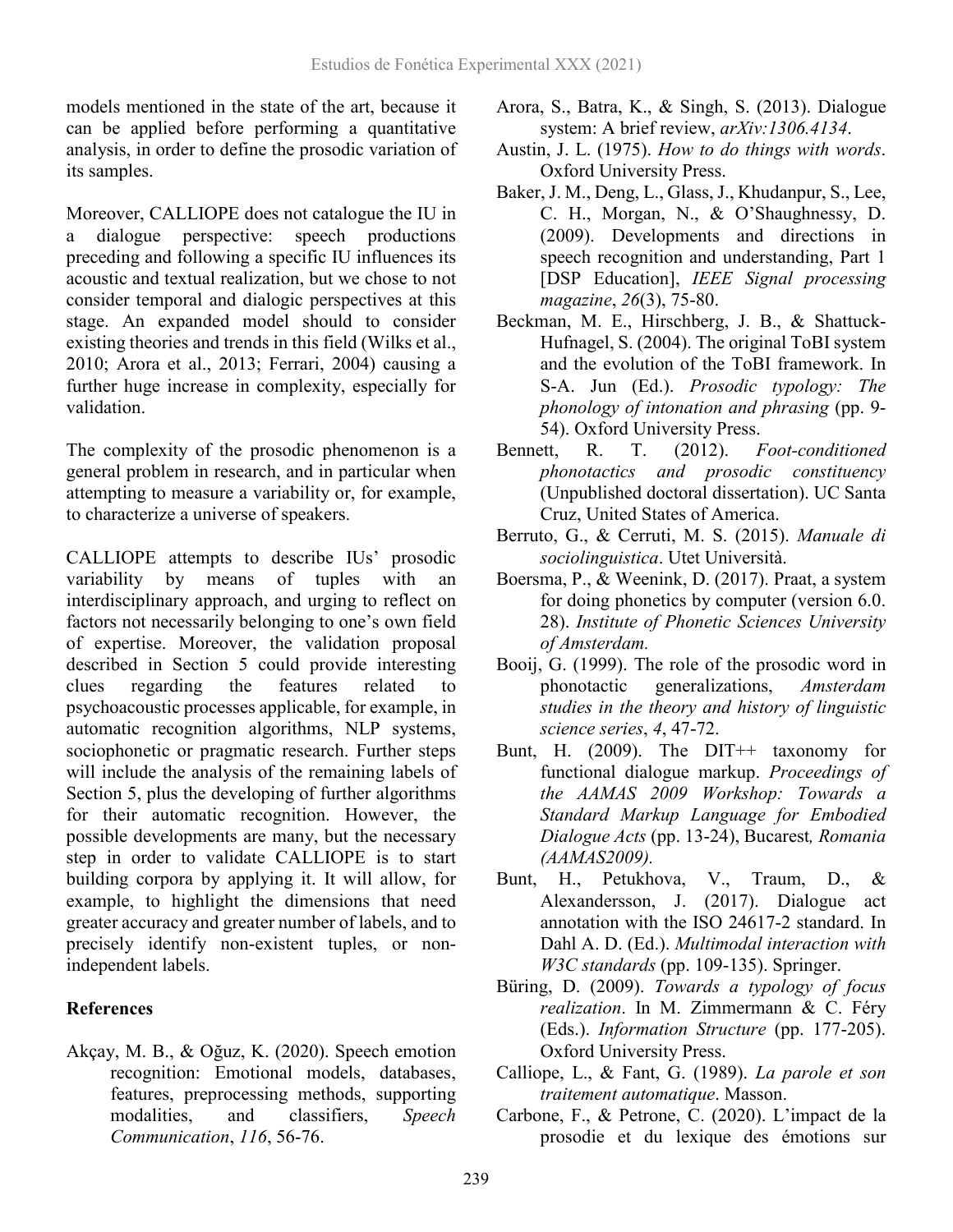l'activité électrodermale en français, *Colloque Langage et éMOTions*, Bordeaux, France.

- Cenceschi, S. (2019). *Speech analysis for automatic prosody recognition* (Unpublished doctoral dissertation). Politecnico di Milano, Italy.
- Cenceschi S., Meluzzi C., & Nese, N. (2021). Speaker's identification across recording modalities: a preliminary phonetic experiment, Proceedings of the 16th AISV national conference, *Studi AISV* (Vol. 7), Officinaventuno, in print.
- Cenceschi, S., Tedesco, R., Sbattella, L., Losio, D., & Luchetti, M. (2019). PESInet: Automatic Recognition of Italian Statements, Questions, and Exclamations With Neural Networks, *Proceedings of the Sixth Italian Conference on Computational Linguistics 2019, Bari, Italy, (CLiC-it19).*
- Cenceschi, S., Sbattella, L., & Tedesco, R. (2018a). Influence of semantics on the perception of corrective focus in spoken Italian. In Botinis A. (Ed.). *Proceedings of 9th Tutorial and Research Workshop on Experimental Linguistics (pp. 21-24), Paris, France (Exling18)*.
- Cenceschi, S., Sbattella, L., & Tedesco, R. (2018b). Towards automatic recognition of prosody. In Klessa K., Bachan J., Wagner A., Karpiński M. & Śledziński D. (Eds.). *Proceedings of the 9th International Conference on Speech Prosody, (pp. 319-323). Poznan, Poland (SpeechProsody2018).*
- Cenceschi, S., Sbattella, L., & Tedesco, R. (2018c). Verso il riconoscimento automatico della prosodia. In Avesani C. (Ed). Proceedings of the 15th AISV national conference, *Studi AISV* (Vol. 3), (pp. 433-440) Officinaventuno.
- Cole, J. (2015). Prosody in context: A review, *Language, Cognition and Neuroscience, 30*(1- 2), 1-31.
- Coseriu, E. (1980). "*Historische Sprache" und "Dialekt"* (pp. 45-61). Franz Steiner Verlag.
- Cresti, E. (2000). *Corpus di italiano parlato* (Vol. 1). Accademia della Crusca.
- Cresti, E. (2014). Syntactic properties of spontaneous speech in the Language into Act Theory. In Raso T. & Mello H. (Eds). *Spoken Corpora and Linguistic Studies* (pp. 365-410)*.* John Benjamins.
- Cresti, E. (2020). The pragmatic analysis of speech and its illocutionary classification according to the Language into Act Theory. In S. Izre ́el, Mello H., Panunzi A. & Raso T. (Eds.). *In search of basic units of spoken language: A corpus-driven approach* (pp. 181-219)*.* John Benjamins.
- Cresti, E., Martin, P., & Moneglia, M. (1998). L'intonazione delle illocuzioni naturali rappresentative: analisi e validazione percettiva. *Atti delle IX giornate del gruppo di fonetica sperimentale, AIA* (pp. 51-63*).* Unipress.
- Davis, M. H., & Johnsrude, I. S. (2007). Hearing speech sounds: top-down influences on the interface between audition and speech perception. *Hearing research, 229*(1-2), 132- 147.
- De Iacovo, V. (2019). *Intonation analysis on some samples of Italian dialects: An instrumental approach* (Vol. 3). Edizioni dell'Orso.
- D'Imperio, M. (2002). Italian intonation: An overview and some questions. *Probus, 14*(1), 37-69.
- Domínguez, L. (2004). *Mapping focus: The syntax and prosody of focus in Spanish* (Unpublished doctoral dissertation). Boston University, United States of America.
- Douglas-Cowie E. et al. (2007). The HUMAINE database: Addressing the collection and annotation of naturalistic and induced emotional data. In Paiva A., Prada R., & Picard R.W. (Eds). *Proceedings of the Second International Conference ACII 2007* (pp.488- 500). Springer.
- Fassone, G., Valcella, F., Pallini, S., Scarcella, F., Tombolini, L., Ivaldi, A., & Liotti, G. (2012). Assessment of Interpersonal Motivation in Transcripts (AIMIT): An inter and intra rater reliability study of a new method of detection of interpersonal motivational systems in psychotherapy, *Clinical psychology & psychotherapy*, *19*(3), 224-234.
- Ferrari, G. (2004). State of the art in Computational Linguistics. In Van Sterkenburg P. (Ed). *Linguistics today: Facing a greater challenge*, (pp. 163-186), John Benjamins Publishing Company.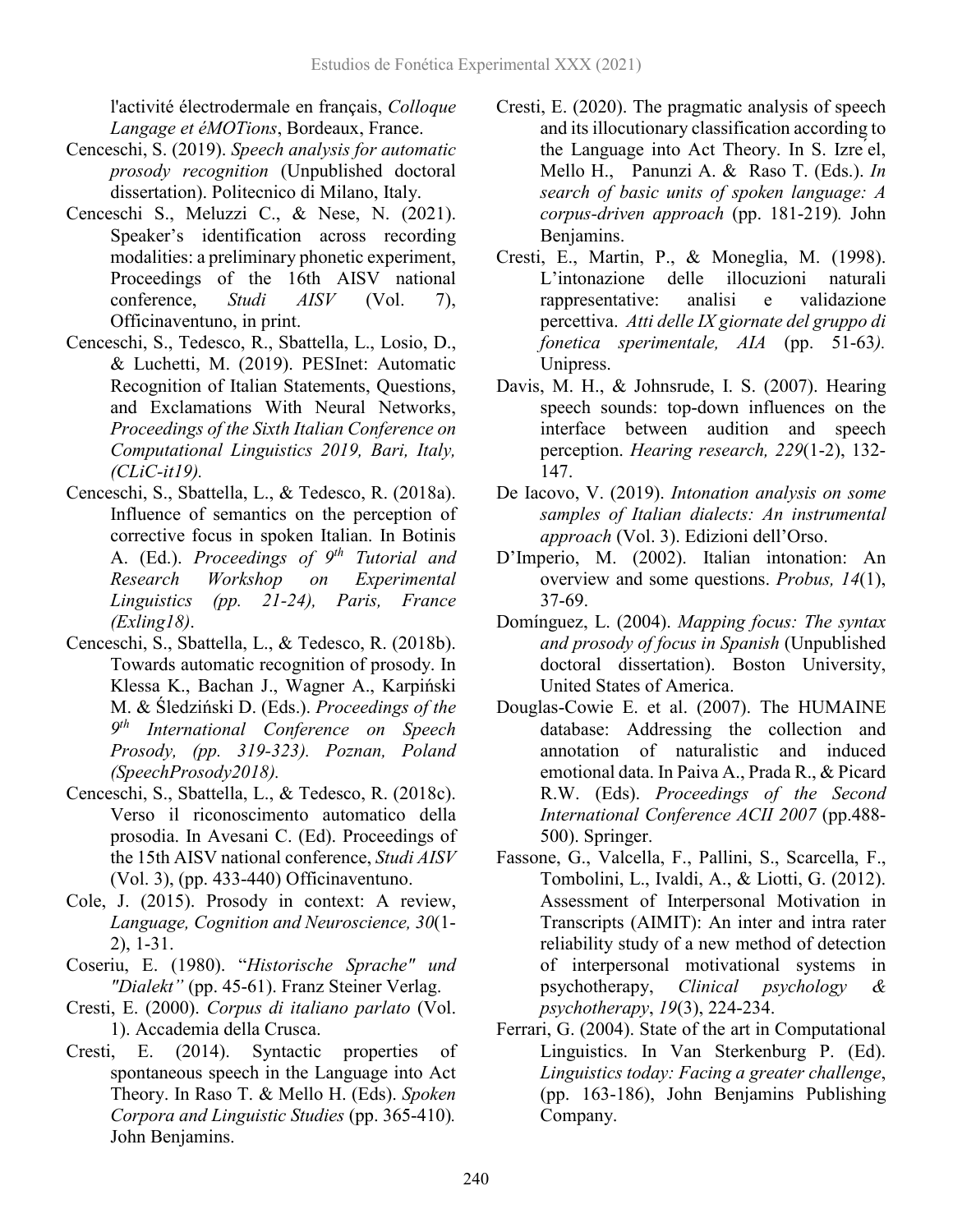- Firenzuoli, V. (2003). *Le forme intonative di valore illocutivo dell'italiano parlato. Analisi sperimentale di un corpus di parlato spontaneo (LABLITA)* (Unpublished doctoral dissertation)*,* Università di Firenze, Italy.
- Fujisaki, H. (1997). Prosody, models, and spontaneous speech. In Sagisaka Y., Campbell N., & Higuchi N. (Eds). *Computing prosody: Computational models for processing spontaneous speech* (pp. 27-42). Springer.

 Fux, T., Feng, G., & Zimpfer, V. (2011). Relevant acoustic features of speech signals for natural-to-shouted voice transformation, *Proceedings of the 6th European Congress on Acoustics, Forum Acusticum* (Vol. 97, Suppl. 1). *Acta Acustica & Acustica (EAA). Aalborg, Denmark.*

- Ghaffarzadegan, S., Bořil, H., & Hansen, J. H. (2014). Model and feature based compensation for whispered speech recognition. In Li, H. et al. (Eds.). *Proceedings of the Fifteenth Annual Conference of the International Speech Communication Association, Singapore (Interspeech2014)* (pp. 2420-2424).
- Goldrick, M. (2004). Phonological features and phonotactic constraints in speech production, *Journal of Memory and Language, 51*(4), 586- 603.
- Gussenhoven, C. (2008). Types of focus in English. In *Topic and focus* (pp. 83-100). Springer.
- Hansen, J. H., Nandwana, M. K., & Shokouhi, N. (2017). Analysis of human scream and its impact on text-independent speaker verification, *The Journal of the Acoustical Society of America, 141*(4), 2957-2967.
- Harris, R. A. (1997). *A handbook of rhetorical devices*. Retrieved from https://hellesdon.org/documents/Advanced%2 0Rhetoric.pdf
- Hacquard (2011). Modality. In Maienborn C., von Heusinger K., & Portner P. (Eds.), *Semantics: An international handbook of natural language meaning* (pp.1484–1515). Mouton de Gruyter.
- Haugen, E. (1966). Dialect, Language, Nation 1. *American anthropologist*, *68*(4), 922-935.
- Hymes, D. (2013). *Foundations in sociolinguistics: An ethnographic approach*. Routledge.
- Kazanina, N., Phillips, C., & Idsardi, W. (2006). The influence of meaning on the perception of speech sounds. *Proceedings of the National Academy of Sciences*, *103*(30), 11381-11386, National Academy of Sciences.
- Klasen, M., von Marschall, C., Isman, G., Zvyagintsev, M., Gur, R. C., & Mathiak, K. (2018). Prosody production networks are modulated by sensory cues and social context, *Social cognitive and affective neuroscience, 13*(4), 418-429.
- Kompe, R., & Kompe, R. (1997). *Prosody in speech understanding systems* (Vol. 1307). Springer.
- Kratzer, A. (2012). *Modals and conditionals: New and revised perspectives* (Vol. 36). Oxford University Press.
- Jovičić, S. T. (1998). Formant feature differences between whispered and voiced sustained vowels, *Acta Acustica united with Acustica*, *84*(4), 739-743.
- Leoni, F. A. (2001). Il ruolo dell'udito nella comunicazione linguistica. Il caso della prosodia, *Italian Journal of Linguistics*, *13*, 45-68.
- Leoni, F. A. (2017). *Lingua e patologia: Le frontiere interdisciplinari del linguaggio.* Aracne.
- Leoni, F. A., & Giordano, F. (2005) (a cura di), *Italiano parlato. Analisi di un dialogo.* Liguori, Napoli.
- Likitha, M. S., Gupta, S. R. R., Hasitha, K., & Raju, A. U. (2017, March). Speech based human emotion recognition using MFCC. In *2017 international conference on wireless communications, signal processing and networking, Chennai, India (WiSPNET)* (pp. 2257-2260).
- Liotti, G., & Monticelli, F. (2008). *I sistemi motivazionali nel dialogo clinico*. Raffaello Cortina.
- Llisterri, J. (1992, July). Speaking styles in speech research, *ELSNET/ESCA/SALT Workshop on Integrating Speech and Natural Language, Dublin, Irland.*
- López Zorrilla, A., De Velasco Vázquez, M., Cenceschi, S., & Torres Barañano, M. I. (2018). Corrective focus detection in Italian speech using neural networks, *Acta Polytechnica Hungarica, 15*(5), 109-127.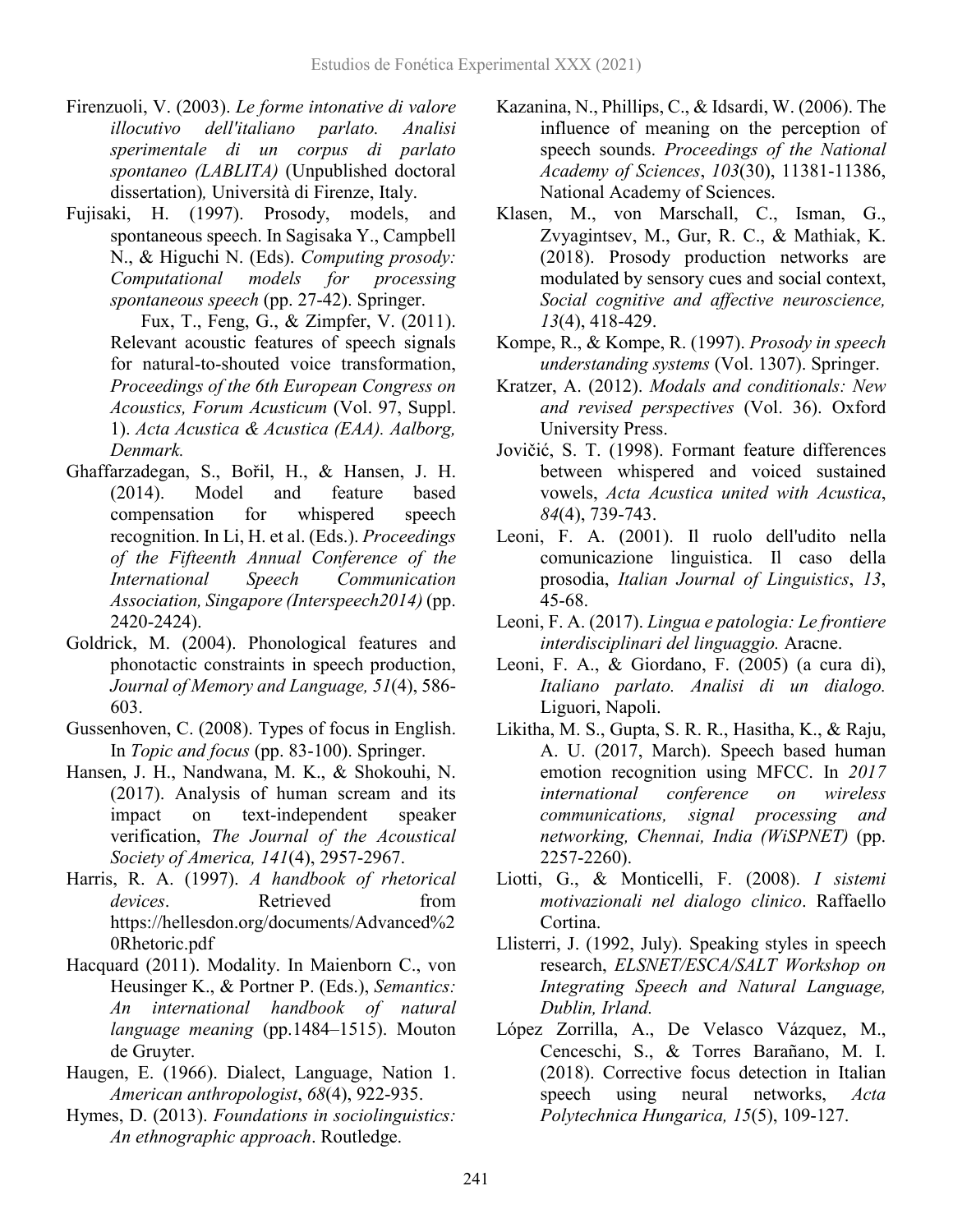- Nencioni, G. (1983). *Di scritto e di parlato: Discorsi linguistici* (Vol. 6). Zanichelli.
- Nicholson, J., Takahashi, K., & Nakatsu, R. (2000). Emotion recognition in speech using neural networks, *Neural computing & applications, 9*(4), 290-296, Springer.
- Noth, E., Batliner, A., Kießling, A., Kompe, R., & Niemann, H. (2000). Verbmobil: The use of prosody in the linguistic components of a speech understanding system. *IEEE Transactions on Speech and Audio Processing, 8*(5), 519-532.
- Origlia, A., Cutugno, F., & Galatà, V. (2014). Continuous emotion recognition with phonetic syllables. *Speech Communication*, *57*, 155- 169.
- Plutchik, R. (1991). *The emotions*. University Press of America.
- Prieto, P., Borràs-Comes, J., & Roseano, P. (2010). Interactive atlas of Romance intonation. Retreived from http://prosodia. upf. edu/iari.
- Romano, A., Contini, M., & Lai,J. P. (2014). *L'Atlas Multimédia Prosodique de l'Espace Roman: uno strumento per lo studio della variazione geoprosodica*. in Tosques F. (Ed.), 20 Jahre digitale Sprachgeographie, Berlin: Humboldt-Universität - Institut für Romanistik, 27-51.
- Sbattella, L., Tedesco, R., & Trivilini, A. (2014). Forensic examinations: Computational analysis and information extraction. *Proceedings of the International Conference on Forensic Science-Criminalistics Research Singapore (FSCR)* (pp. 1-10).
- Schuller, B., Batliner, A., Steidl, S., & Seppi, D. (2011). Recognising realistic emotions and affect in speech: State of the art and lessons learnt from the first challenge, *Speech Communication*, *53*(9-10), 1062-1087.
- Schröder, M., Pirker, H., & Lamolle, M. (2006, May). First suggestions for an emotion annotation and representation language, *Proceedings of The International Conference on Language Resources and Evaluation, Genoa, Italy (LREC2006).*
- Swain, M., Routray, A., & Kabisatpathy, P. (2018). Databases, features and classifiers for speech emotion recognition: a review, *International Journal of Speech Technology, 21*(1), 93-120.
- Tamburini, F., Bertini, C., & Bertinetto, P. M. (2014). Prosodic prominence detection in Italian continuous speech using probabilistic graphical models. In Campbell N., Gibbon D., & Hirst D. (Eds). *Proceedings of the 5th International Conference on Speech Prosody Dublin, Ireland (SpeechProsody2014)* (pp. 285-289).
- Tomkins, S. S. (1984). Affect theory. In Scherer K. R. & Ekma P. (Eds.), *Approaches to emotion* (pp. 163-195). Psychology Press.
- Vasco, V., Gensini, S., & Leoni, F. A. (2010). *Tu chiamale se vuoi emozioni": Espressione e riconoscimento degli stati d'animo nel parlato* (Unpublished doctoral dissertation). University La Sapienza, Italy.
- Vogt, T. (2010). *Real-time automatic emotion recognition from speech* (Unpublished doctoral dissertation). Universität Bielefeld, Germany.
- Wallace, K. R. (1970). *Understanding Discourse: The Speech Act and Rhetorical Action.* Louisiana State University Press.
- Wilks, Y., Catizone, R., Worgan, S., & Turunen, M. (2010). Some background on dialogue management and conversational speech for dialogue systems, *Computer Speech and Language, 25*(2), 128.
- Williams, C. E., & Stevens, K. N. (1972). Emotions and speech: Some acoustical correlates, *The Journal of the Acoustical Society of America, 52*(4B), 1238-1250.
- Zhang, C., & Hansen, J. H. (2007). Analysis and classification of speech mode: whispered through shouted, *Eighth Annual Conference of the International Speech Communication Association, Antwerp, Belgium (Interspeech2007)* (pp. 2289-2292).
- Zentner, M., Grandjean, D., & Scherer, K. R. (2008). Emotions evoked by the sound of music: Characterization, classification, and measurement. *Emotion, 8*(4), 494-521.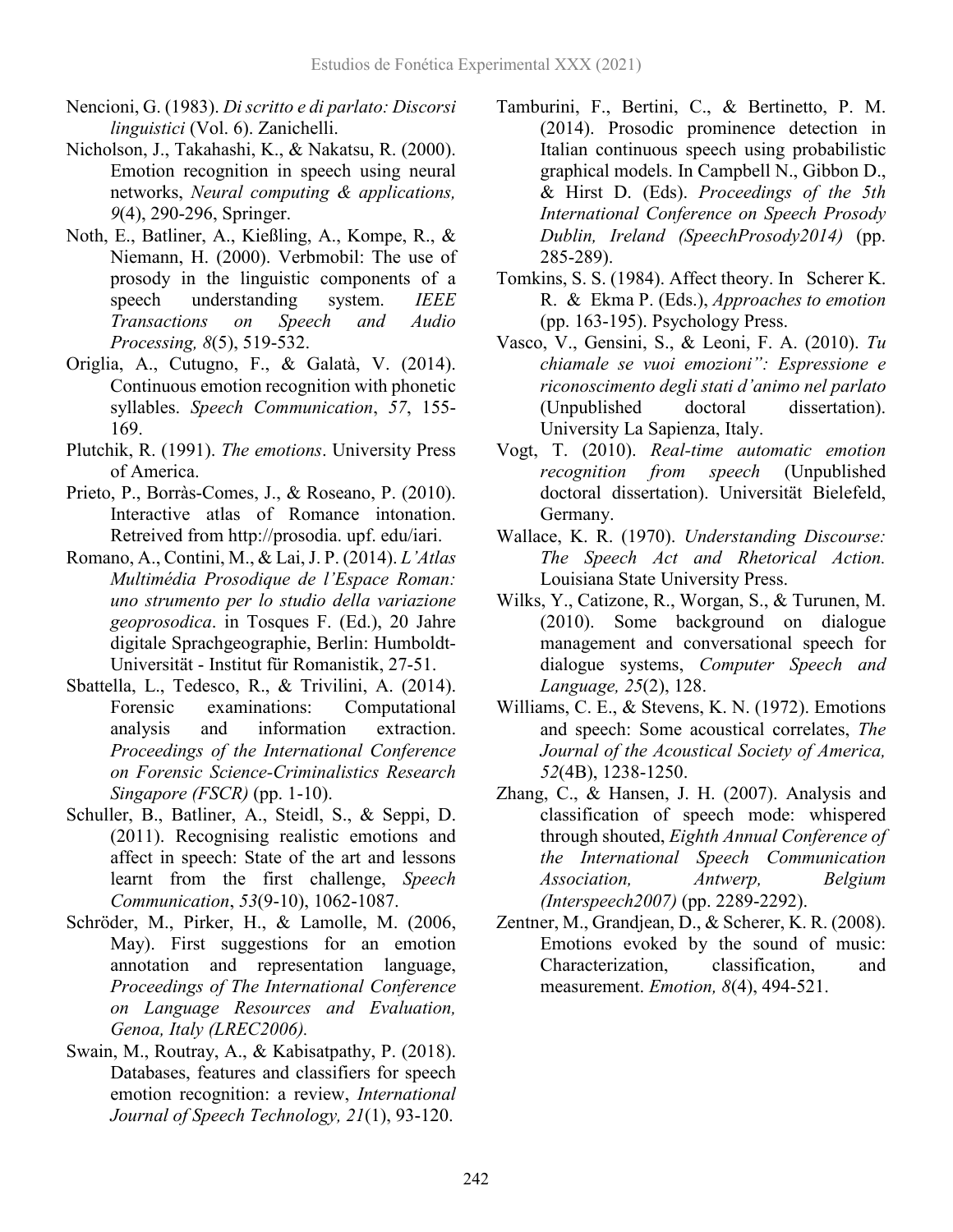#### **Appendix: CALLIOPE's labels**

#### **D1 - Structure**

- (1) Declarative
- (2) Interrogative with 1 tonal unit
- (3) Interrogative with 2 or more tonal units
- (4) Interrogative disjunctive
- (5) Echo questions
- (6) Exclamative
- (7) Vocative

#### **D2 – Illocutionary Act**

*25 labels divided into five main groups.*

#### *Alethic:*

- (1) Assumption
- (2) Confirmation
- (3) Objection
- (4) Admission
- (5) Ascertainment
- (6) Description
- (7) Explanation
- (8) Clarification
- (9) Inference

#### *Epistemic:*

- (10) Intuition
- (11) Conjecture
- (12) Inference
- (13) Doubt
- (14) Supposition
- (15) Prediction
- (16) Query

#### *Appreciative:*

- (17) Opinion
- (18) Judgement

#### *Volitive:*

- (19) Desire
- (20) Decision

### *Deontic:*

- (21) Advice
- (22) Permission
- (23) Request
- (24) Exhortation
- (25) Admonition
- (26) Instruction

#### **D3 - Intonational focus**

- (1) Presentational
- (2) Corrective
- (3) Counter-presuppositional
- (4) Definitional
- (5) Contingency
- (6) Reactivating
- (7) Identificational
- (8) Non-focused

#### **D4 - Rhetorical form**

- (1) Irony
- (2) Aposiopesis
- (3) Prepetition
- (4) Anacoluthon
- (5) Expeditio
- (6) Eutrepismus
- (7) Dialysis
- (8) Sentential Adverb
- (9) Polysyndeton
- (10) Asyndeton
- (11) Rhetorical question
- (12) Parenthesis
- (13) Epizeuxis
- (14) Enumeratio
- (15) Neutral

#### **D5 - Interpersonal Motivational State**

- (1) Attachment
- (2) Caregiving
- (3) Rank
- (4) Sexual
- (5) Peer cooperation
- (6) Neutral

#### **D6 - Speech mood**

- (1) Whispered
- (2) Soft
- (3) Neutral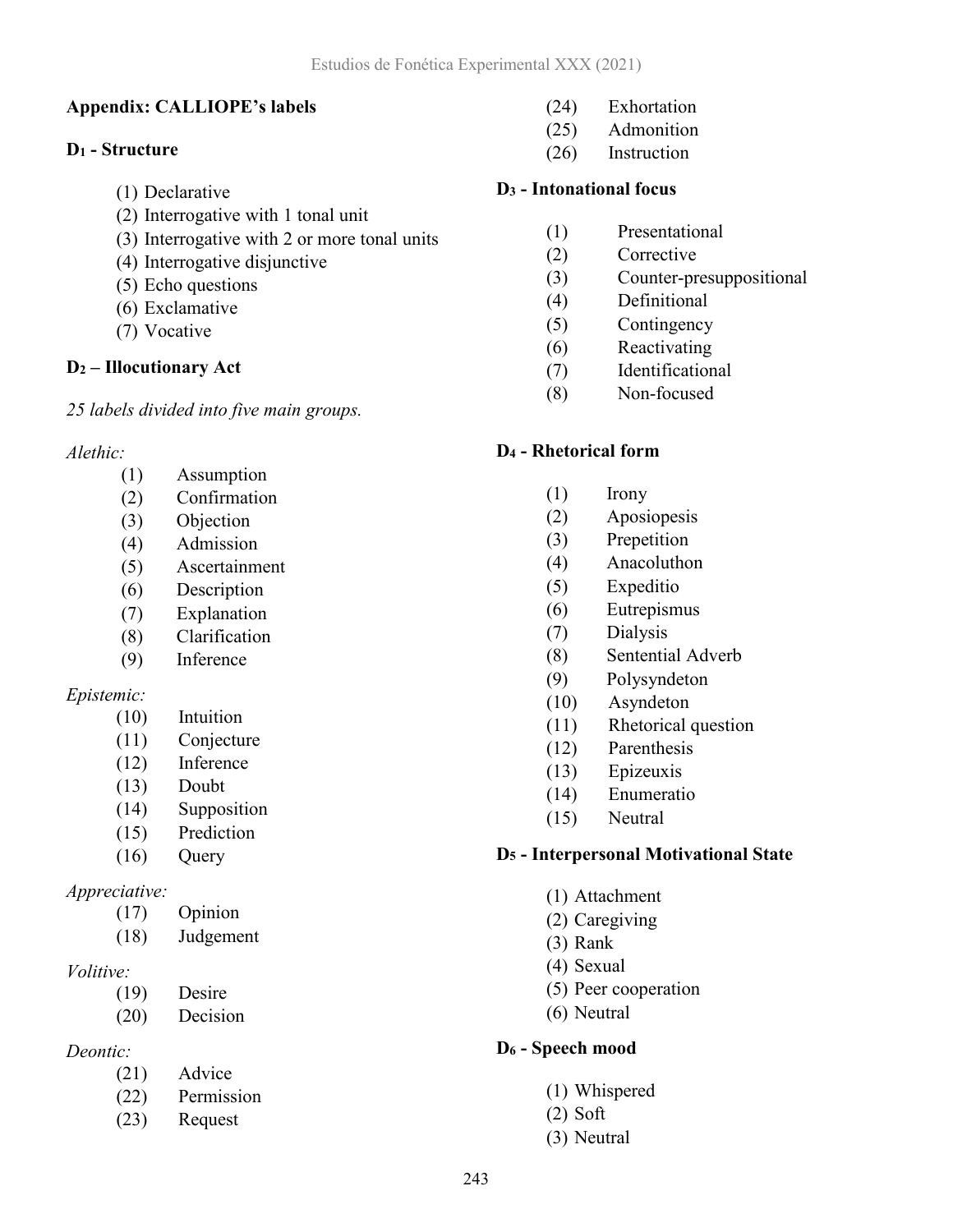- (4) Loud
- (5) Shouted

### **D7 - Spontaneity**

- (1) Spoken
- (2) Read
- (3) Recited
- (4) Elicited

#### **D8 - Punctuation form**

- (1) Single commas
- (2) Null

# **D9 - Emotions**

*Negative and forceful:*

- (1) Anger
- (2) Annoyance
- (3) Contempt
- (4) Disgust
- (5) Irritation

### *Negative and not in control:*

- (6) Anxiety
- (7) Embarrassment
- (8) Fear
- (9) Helplessness
- (10) Powerlessness
- (11) Worry

### *Negative thoughts:*

- (12) Pride
- (13) Doubt
- (14) Envy
- (15) Frustration
- (16) Guilt
- (17) Shame

### *Negative and passive:*

- (18) Boredom
- (19) Despair
- (20) Disappointment
- (21) Hurt
- (22) Sadness

# *Agitation:*

- (23) Stress
- (24) Shock
- (25) Tension

# *Positive and lively:*

- (26) Amusement
- (27) Delight
- (28) Elation
- (29) Excitement
- (30) Happiness
- (31) Joy
- (32) Pleasure

# *Caring:*

- (33) Affection
- (34) Empathy
- (35) Friendliness
- (36) Love

# *Positive thoughts:*

- (37) Courage
- (38) Hope
- (39) Humility
- (40) Satisfaction
- (41) Trust

### *Quiet positive:*

- (42) Calmness
- (43) Contentment
- (44) Relaxation
- (45) Relief
- (46) Serenity

### *Reactive:*

- (47) Interest
- (48) Politeness
- (49) Surprise

### *Neutral label:*

(50) Null

### **D10 - Subjective expressiveness skills (Open set)**

- Able-bodied speaker
- Verbal dyspraxia
- Aphasia
- $\bullet$  ...